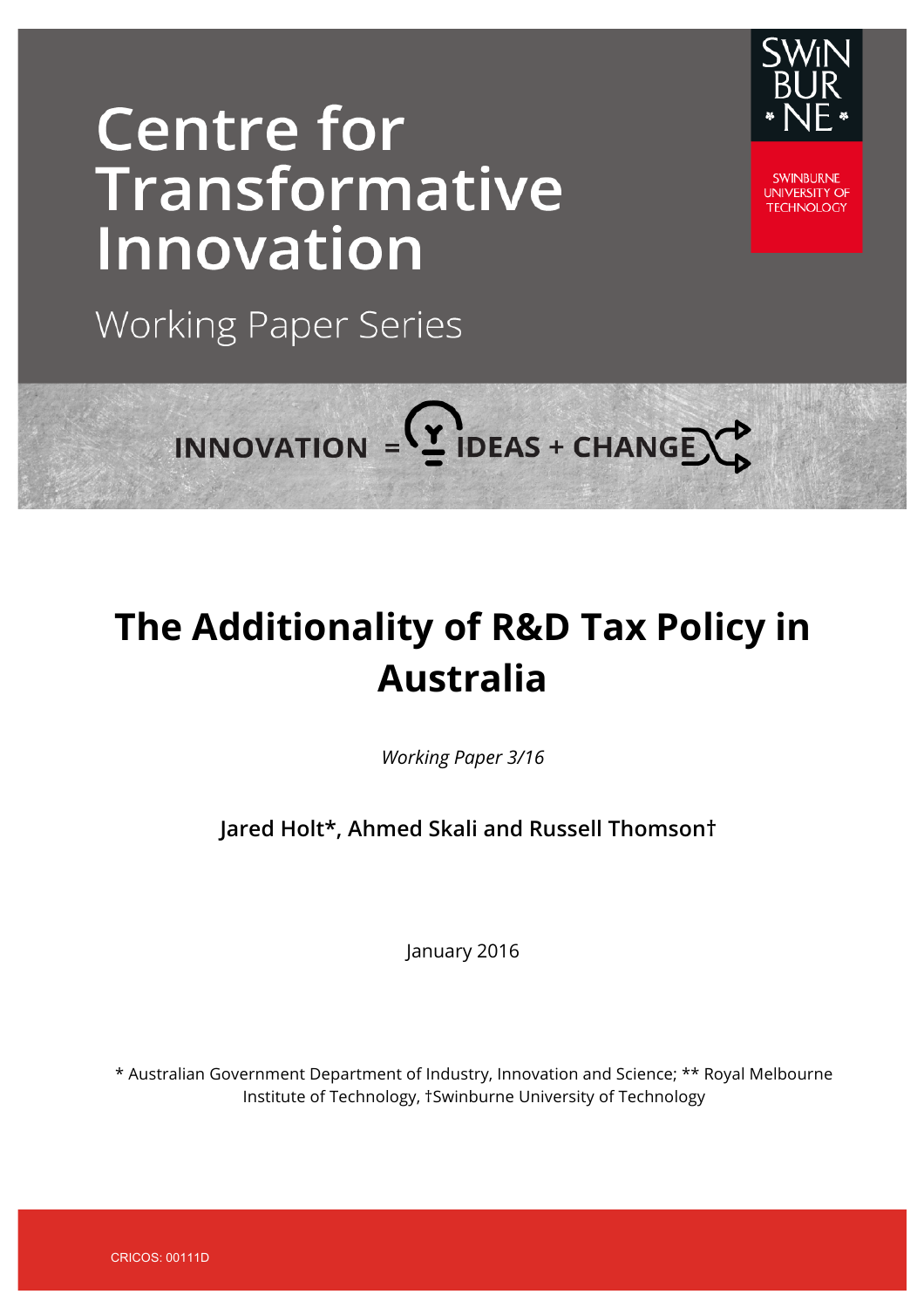### Abstract

Previous statistical analysis has failed to confirm that investment in research and development (R&D) by Australian firms is responsive to tax subsidies, which is in contrast with international evidence. It is notoriously difficult to find a control group in order to estimate the impact of R&D tax incentives because they are entitlement schemes; factors that determine benefits also influence their R&D investment decisions. In this paper, we exploit newly available firm level data to undertake a difference-in-difference analysis around the policy reform in 2012. The results suggest that Australian firms spend approximately an additional \$1.90 on R&D for every dollar of tax revenue foregone due to the policy.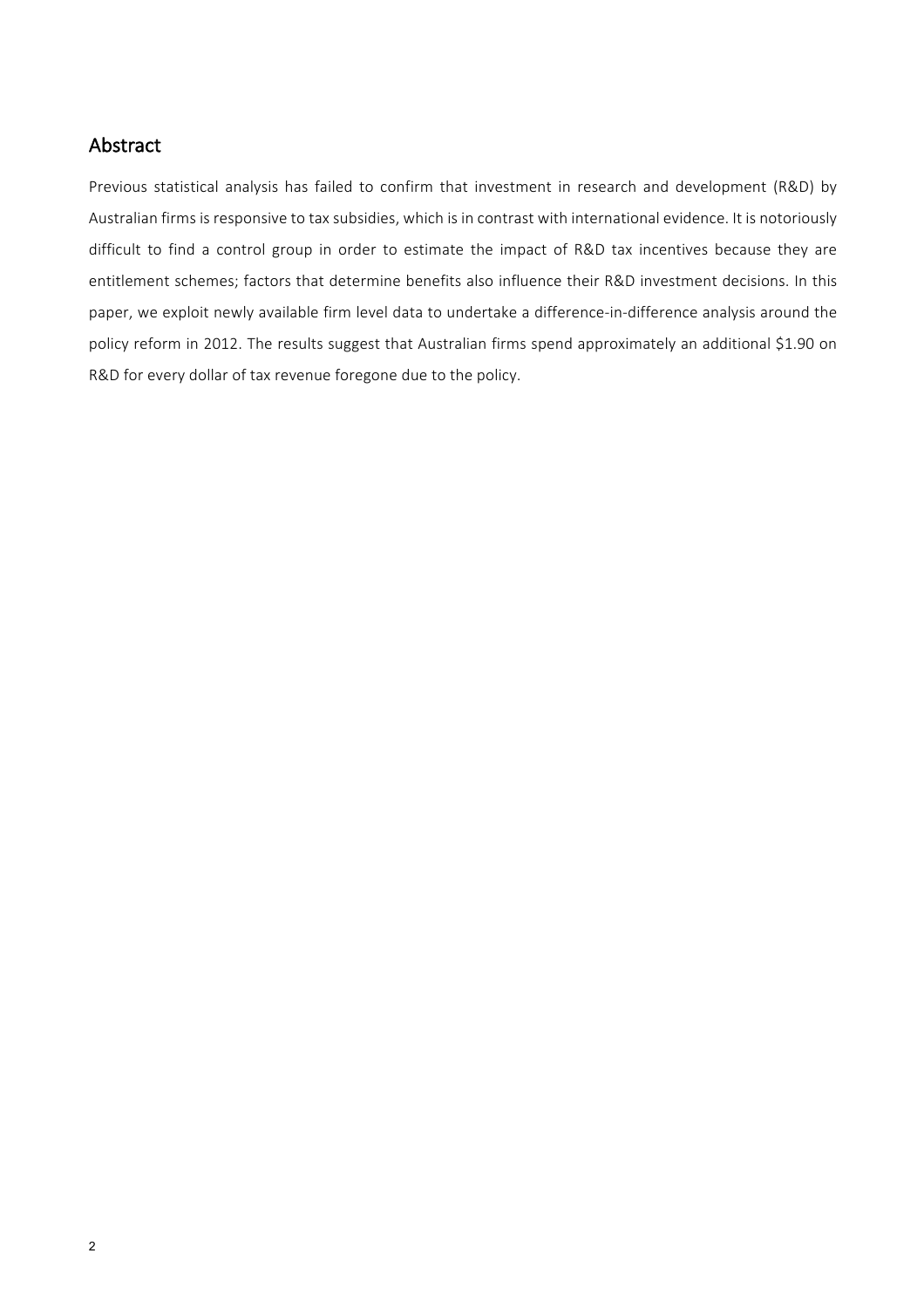# Acknowledgements

We thank Malcom Jones and Antonio Balaguer from the Department of Industry, Innovation and Science who advised on details of the operation of the tax subsidy schemes and in interpreting firm level data from the Department of Industry, Innovation and Science and the Australian Tax Office. We gratefully acknowledge Diane Braskic and David Taylor at the Australian Bureau of Statistics for making available the unique data, without which this analysis would not be possible. Thanks in particular to Tom Pougher and Adam Hill for their high level expertise in executing all required STATA code on the ABS servers. Alfons Palangkaraya and Beth Webster provided expert comments and technical advice. All errors remain the responsibility of the authors.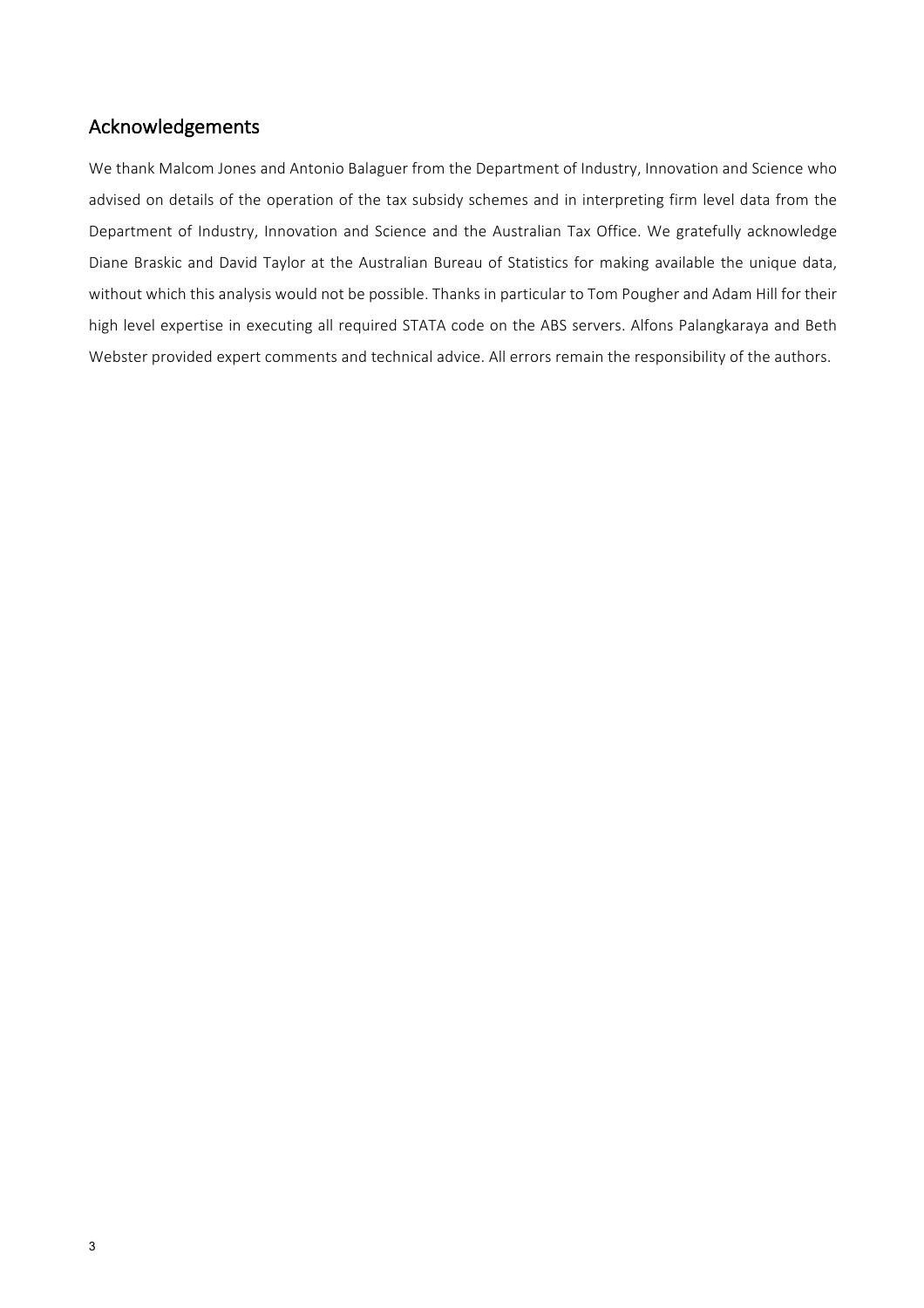#### Introduction

This article estimates the amount of additional R&D investment firms undertake for every dollar of tax revenue forgone. International evidence suggests business investment in research and development (R&D) is responsive to tax subsidies. However, to date, evidence in the Australian context has been lacking. The two most comprehensive statistical studies on the additionality of R&D tax subsidies in Australia were unable to identify any statistically significant effect of tax subsidies on R&D investment. These are Thomson (2010) and Bureau of Industry Economics (1993). Whether these findings reflect shortcomings of the prior studies or some fundamental underlying structural feature of the Australian context that renders tax policy impotent has remained an open question. We use newly available and comprehensive data from the ABS Expanded Analytical Business Longitudinal Database (EABLD) covering close to the population of R&D-active firms for the years 2005 to 2012 to undertake a difference-in-difference analysis around important policy reforms of 2012.

The challenge of identifying the causal impact of R&D tax subsidies arises because all identical firms can access the same benefit from the tax incentive policy. Any statistical relationship between the benefits a firm receives from subsidies and the amount of R&D they perform tells us little about the effect of policy if the factors that determine benefits also influence their R&D investment strategy. For example, firms which do not perform R&D do not benefit from the schemes and therefore do not register. The problem of simultaneity is particularly acute for the R&D Tax Concession policy where incremental expenditure over and above the previous threeyear average was eligible for a bonus concessionary rate.

The introduction of the R&D Tax Incentive policy in 2012 provides an opportunity to undertake difference-indifference analysis comparing the impact of the policy reform on claiming and non-claiming firms. Causal inference under difference-in-difference is based on the assumption is that R&D investment by claiming and non-claiming firms move in parallel over time because they are subject to the same macro-economic conditions (the 'parallel trends assumption'). That is, even though claiming and non-claiming firms exhibit a different level of R&D investment driven by unobserved factors that determine the decision to claim, it is plausible that they exhibit the same trend over time. We find that the introduction of the R&D tax incentive led to a 14 per cent increase in R&D spending by the sample of firms claiming in both 2011 and 2012. We undertake counter factual analysis to derive the implied additionality ratio that reveals that firms increase R&D investment by 1.9 dollars for every dollar of tax revenue forgone.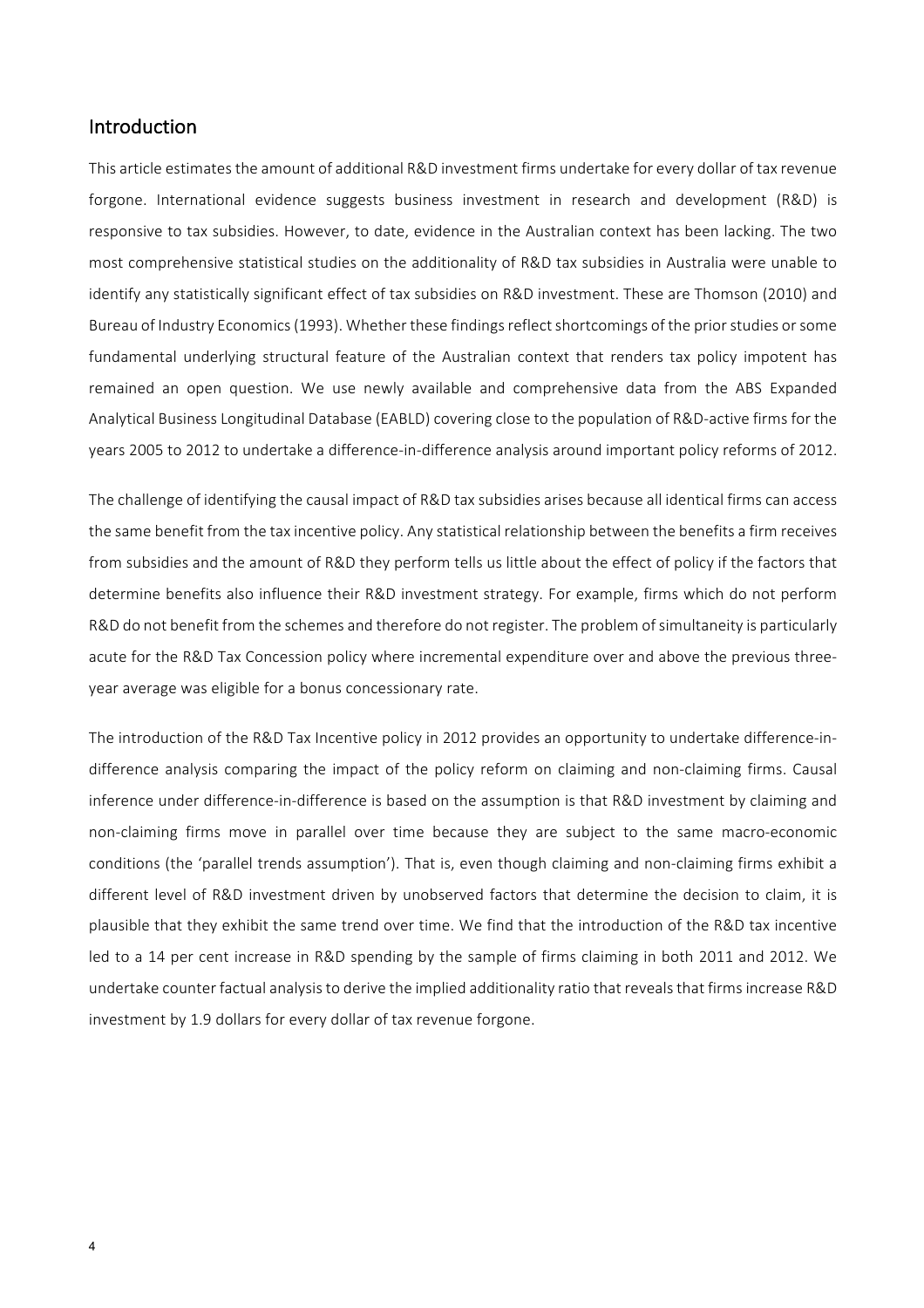#### **Background**

#### *Australian R&D tax Policy*

Tax subsidies for R&D were first introduced in Australia with the introduction of the R&D Tax Concession in 1985. The Concession provided an allowance of 150 percent; that is, firms could deduct from their taxable income 150 percent of the value of their eligible R&D expenditure. Since its inception, the scheme has undergone a number of reforms. Salient features of the scheme within the time period analysed are outlined below and further details about historical aspects of the policy can be found in Thomson (2010). A chronology of important reforms is discussed below and these are summarised in Table 1.

The Tax Concession scheme underwent a major reform in 1996. The rate of deduction was cut from 150 per cent to 125 per cent of eligible expenditure and the scope of eligible expenditure was revised. An incremental scheme, known as the 175 per cent premium deduction, was introduced in 2001. Under the incremental scheme, firms could claim an additional 50 per cent deduction on the portion of expenditure exceeding average nominal expenditure over the prior 3 years. This was in addition to the 125 per cent deduction available on all R&D investment, meaning 'incremental' expenditure attracts a 175 per cent deduction in total. The rationale behind the bonus concession is to provide additional incentives while limiting deductions on infra-marginal R&D investment - i.e. investment that would have occurred in the absence of the Concession.

A small businesses tax offset scheme was introduced in 2001. Under the tax offset scheme, firms with a turnover of less than \$5 million can claim the Concession as a tax offset (rebate) of 30c for each dollar of eligible R&D investment, provided the expenditure is between the floor (\$20,000) and a maximum (cap) of \$1 million. A special scheme for foreign contract R&D was introduced in 2007. Up until 2007, eligibility for the Concession depended on the resultant intellectual property being vested with the researching firm, which reduced the attractiveness of the scheme to an Australian affiliate of a foreign-owned firm (BIE 1993; ATO 2002).

The R&D Tax Incentive has been in place since the 2011/12 financial year and replaces the R&D Tax Concession. It comprises a 45 percent offset (rebate) for small companies (turnover less than \$20 million) and a 40 percent offset (rebate) for large companies (turnover greater than \$20 million). The 45 percent R&D tax offset is a refundable tax offset, which means that if a company's tax liability is reduced to zero, companies may be entitled to a refund of any unused offset amount. The 40 percent R&D tax offset is non-refundable, which means that companies cannot access a refund for any unused offset amount if their corporate income tax liability has been reduced to zero. However, any excess offsets may be carried forward for use in future income years.

5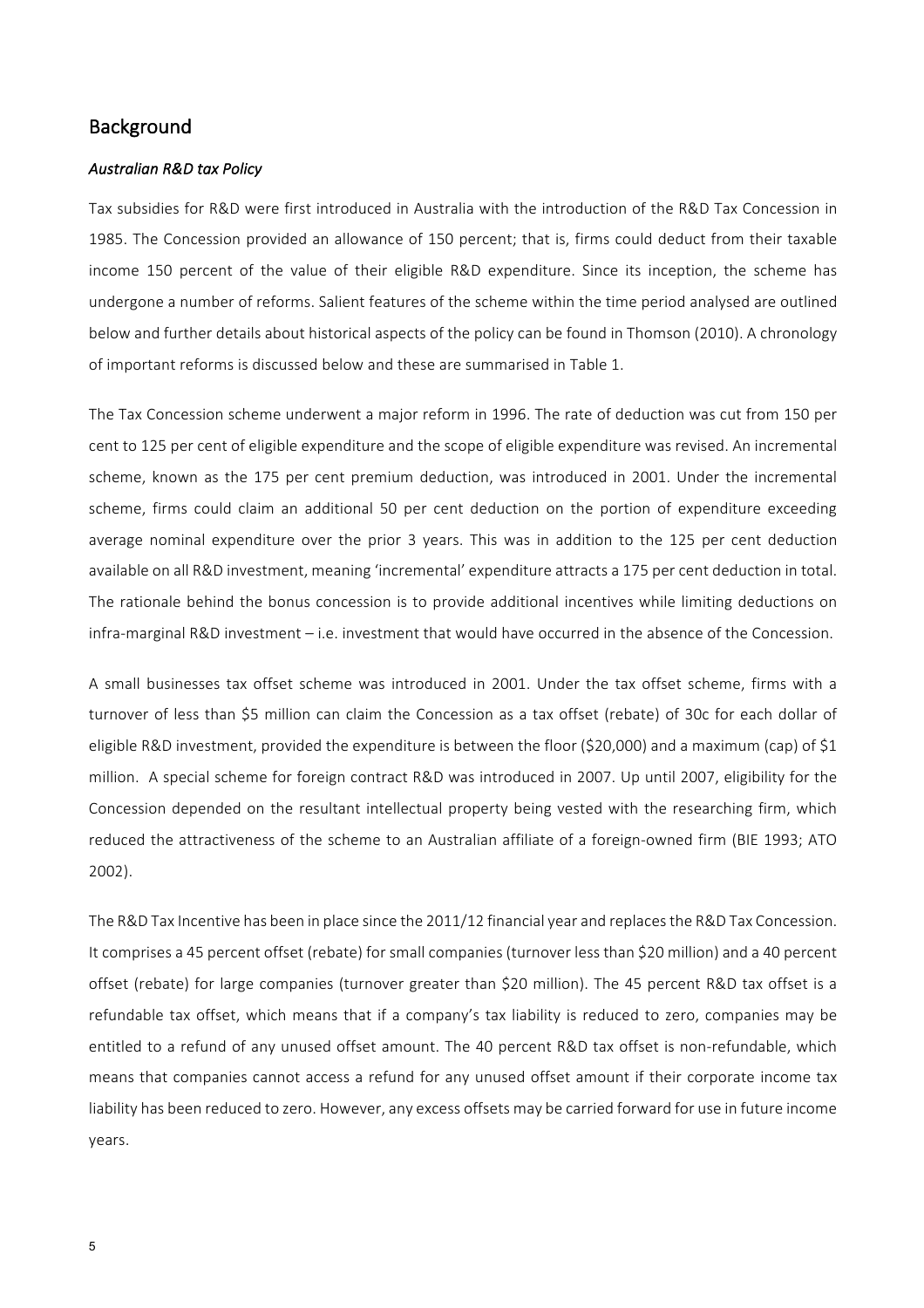The refundable offset has a potentially large impact on the effective relative generosity of the policy for companies which have no taxable profit. If all R&D is expensed, a company with a positive tax liability is only 15 percentage points better off with the Tax Incentive scheme. In contrast, for a company with no tax liability the policy reduces the after tax cost of R&D by a full 45 percent.

| Table 1. History of the R&D Tax Subsidies in Australia |
|--------------------------------------------------------|
|--------------------------------------------------------|

| Year | <b>Policy Event</b>                                                                                                                                                                                                                                                                                                                                                                                                                                                                                            |
|------|----------------------------------------------------------------------------------------------------------------------------------------------------------------------------------------------------------------------------------------------------------------------------------------------------------------------------------------------------------------------------------------------------------------------------------------------------------------------------------------------------------------|
| 1985 | R&D Tax Concession established<br>Available to Australian companies<br>Enhanced deduction of 150 per cent on R&D expenditure, resulting in a benefit of 23 cents in the dollar (corporate<br>tax rate was 46 per cent)                                                                                                                                                                                                                                                                                         |
| 1987 | Corporate tax rate increased to 49 per cent, resulting in an increased benefit of 24.5 cent in the dollar                                                                                                                                                                                                                                                                                                                                                                                                      |
| 1988 | Corporate tax rate reduced to 39 per cent, resulting in a reduced benefit of 19.5 cents in the dollar                                                                                                                                                                                                                                                                                                                                                                                                          |
| 1993 | Corporate tax rate reduced to 33 per cent, resulting in a reduced benefit of 16.5 cents in the dollar                                                                                                                                                                                                                                                                                                                                                                                                          |
| 1995 | Corporate tax rate increased to 36 per cent, resulting in an increased benefit of 18 cents in the dollar                                                                                                                                                                                                                                                                                                                                                                                                       |
| 1996 | Enhanced deduction rate was reduced from 150 to 125 per cent, resulting in a reduced benefit of 9 cents in the<br>dollar (corporate tax rate was 36 per cent)                                                                                                                                                                                                                                                                                                                                                  |
| 2001 | Corporate tax rate reduced to 30 per cent, resulting in a reduced benefit of 7.5 cents in the dollar<br>Introduction of the 175 per cent Premium (Incremental) Tax Concession for additional investment in R&D<br>Introduction of a refundable R&D Tax Offset for small companies in tax loss that undertake R&D, enabling them<br>to 'cash out' their R&D tax losses                                                                                                                                          |
| 2007 | Introduction of the 175 R&D International Premium, designed to encourage additional R&D investment in<br>Australia by firms in which the IP is held by an overseas company in the same enterprise group                                                                                                                                                                                                                                                                                                        |
| 2011 | R&D Tax Incentive replaces the R&D Tax Concession<br>Available to companies that are resident in Australia for tax purposes, and foreign companies in certain<br>circumstances<br>Refundable 45 per cent tax offset available to companies with turnover of less than \$20 million, providing a<br>benefit of 15 to 45 cents in the dollar for these companies<br>Non-refundable 40 per cent tax offset available to other companies, resulting in an benefit of 10 cents in the<br>dollar for these companies |
| 2015 | \$100m R&D expenditure threshold introduced. Companies expending more than \$100m on R&D can receive a<br>tax offset at the corporate tax rate for the R&D expenditure in excess of \$100m                                                                                                                                                                                                                                                                                                                     |

Source: Department of Industry, Innovation and Science.

#### *Measuring success*

Additionality is the amount of R&D invested for every dollar of tax revenue forgone which can be written as:

Additionally = 
$$
\frac{R&D_{1|1} - R&D_{1|0}}{T_{1|0} - T_{1|1}}
$$

Where  $R&D_{1|1}$  amount of R&D performed by the firms which claim the tax subsidy (the 'treated' group) and  $R&D_{1|0}$  is denotes the amount of R&D that would hypothetically be invested by the same group of firms in the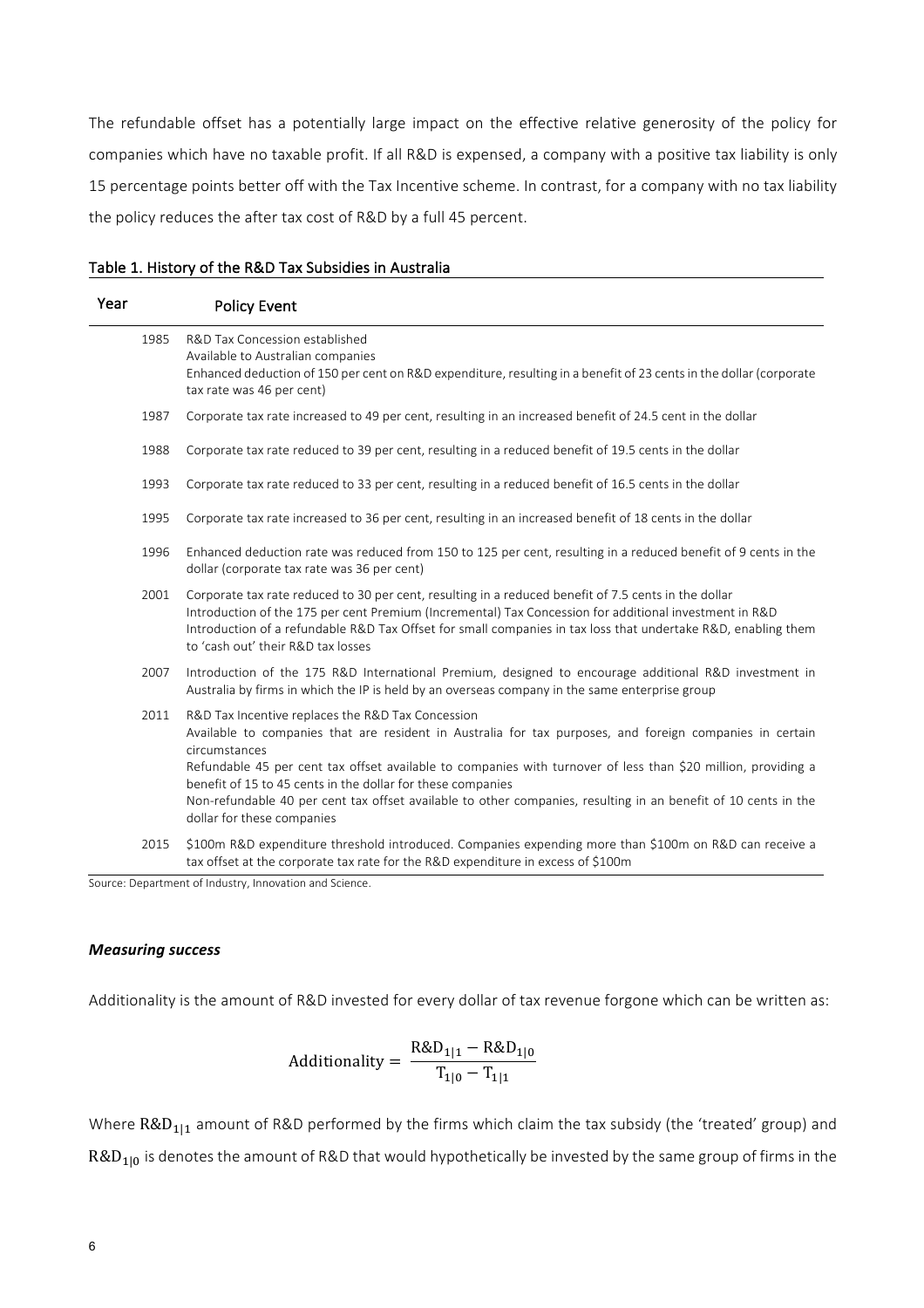absence of tax subsidies. Analogously,  $T_{1|1} - T_{1|0}$  is the amount of tax revenue forgone due to the policy (which is the negative of the change in the firms' tax liability).

Figure 1 provides a graphical representation of how R&D tax subsidies impact on the amount of R&D investment and what we mean by additionality. The x-axis is the amount of R&D activity and the y-axis reflects the price. Figure 1 applies to all R&D activity, but for illustrative purposes, we can think of Figure 1 as depicting the market for scientists (the number of scientists employed and their wage, respectively). The supply curve is denoted by S and we depict this as flat (entirely elastic) though it may be upward sloping, for example if the number of scientists and technicians are limited (see Thomson and Jensen 2013). The demand curve, the amount of R&D demanded by firms in the absence of any tax subsidy is denoted by D. The market equilibrium when firms demand a quantity of R&D equal to  $R_0$  at a price of P is at point A. An ad valorem tax subsidy paid on firms R&D investment pivots the demand curve outwards. The new equilibrium is at point B, where firms demand a quantity of R&D equal to  $R_1$ . At the new equilibrium firms pay  $P_f$  and the government pays the difference  $(P-P_f)$ . We define additionality as the additional R&D per dollar of tax revenue forgone. In Figure 1, the additional R&D induced is given by the area bounded by the points  $R_0R_1BA$ . The cost to government in terms of revenue forgone is given by the area bounded by the points  $PP_fCB$ .



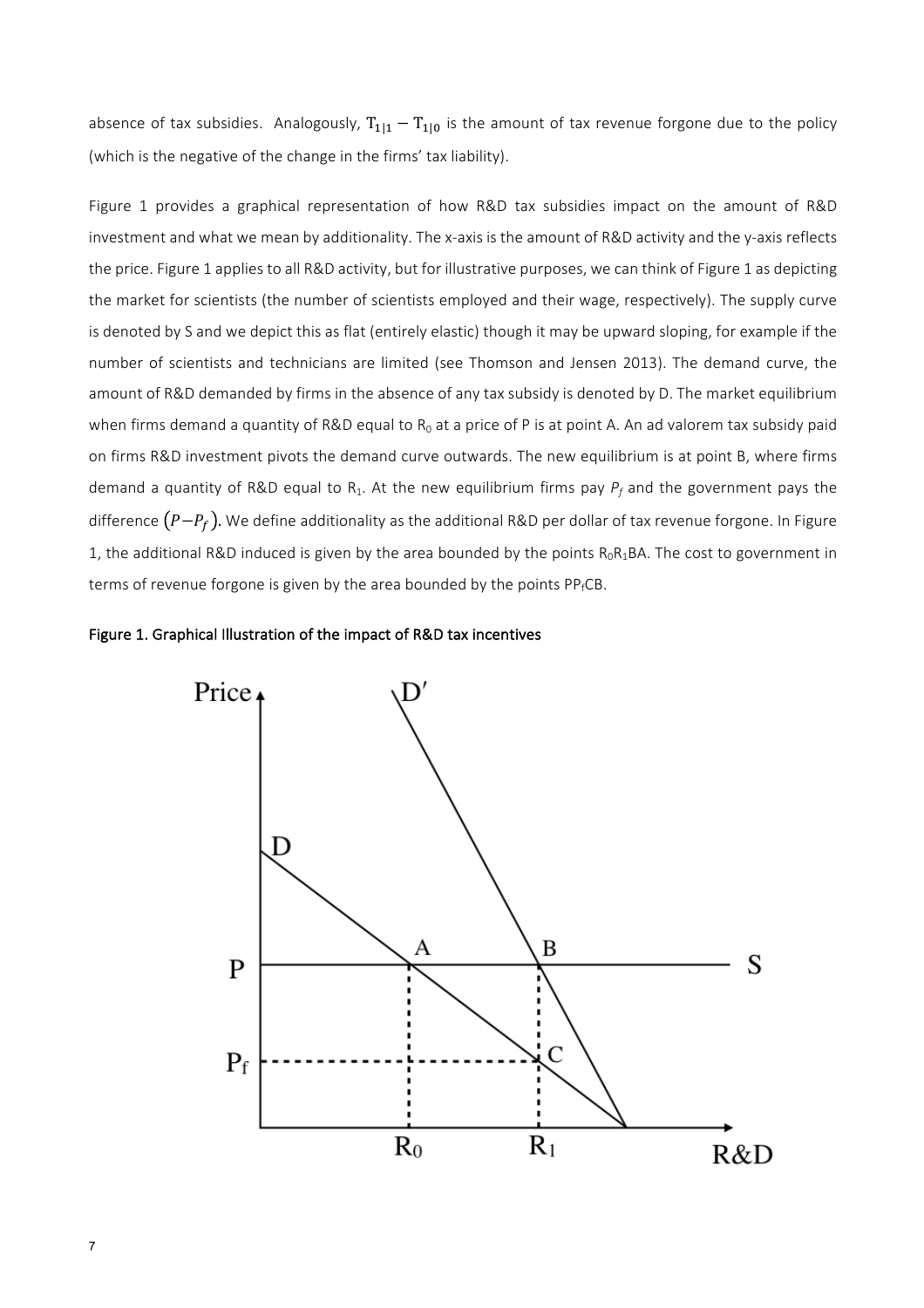The R&D Tax Incentive is an ad valorem (percentage or proportional) subsidy and as such, the more firms spend on R&D, the more benefit they receive (and correspondingly the greater the tax revenue forgone). For example, with a 10 percent subsidy, there are 10 cents revenue forgone for every extra dollar of R&D performed, by policy design. On the chart, this would be represented as a shift outward in the R&D demand curve for a fixed subsidy. In order to estimate the additionality that is caused by a subsidy, it is necessary to have exogenous variation in the rate of subsidy either between firms or industries or over time. In practice, most firm level data reflect a great deal of variation in R&D expenditure between firms, and little or no exogenous variation in subsidy level (or rate). The empirical challenge is to isolate this variation in subsidy and control for variation related to changes in demand for R&D.

Additionality is defined here in gross terms. An additionality of 0.7 means private firms only increase their spending by 70 cents for every dollar the government gives them; 30 percent of private spending that was already happening has been displaced by the government subsidy. An additionality of 1 means the government gives firms \$1 and they spend it on  $R&D - so$  there are no private investments displaced by government spending. The same gross investment on R&D could be achieved via spending on intra-mural or higher education R&D. In this case, with an additionality of unity (ignoring administrative costs), tax incentives provide a means for harnessing market forces to allocate the spending on R&D. That is, in the case of tax incentives, government resources are allocated and spent by private firms in contrast to government or higher education R&D, which must be allocated by other means. There are arguments as to the efficacy of government allocation of R&D spending but these are outside the scope of this report. An additionality above unity implies that policy is leveraging more private spending than it is costing government in terms of forgone revenue. The magnitude of the additionality depends on the slope of the R&D demand and supply curves.

Our definition of additionality does not take into account potential additional tax revenue from firms that have higher future taxable income due to the increased R&D investment on account of the policy. Finally, it is vitally important to bear in mind that inducing additional R&D is not an end in itself. The rationale for subsidising R&D is to induce positive spill-over benefits to other firms and consumers. If left to themselves, for-profit organisations will under-invest in R&D and thereby forgo welfare-enhancing spill-over benefits. Sound theory and extensive empirical evidence suggest each dollar of R&D investment makes a contribution to the material well-being of Australians considerably greater than one dollar.

Finally, note that we focus entirely on the intensive margin, which is to ask: given that a firm invests in R&D, do tax subsidies influence the amount of R&D they perform? In principle, R&D tax incentives might also impact on firms' decision whether or not to do any R&D (called the extensive margin) but this is not assessed here.

#### *Evidence of Additionality*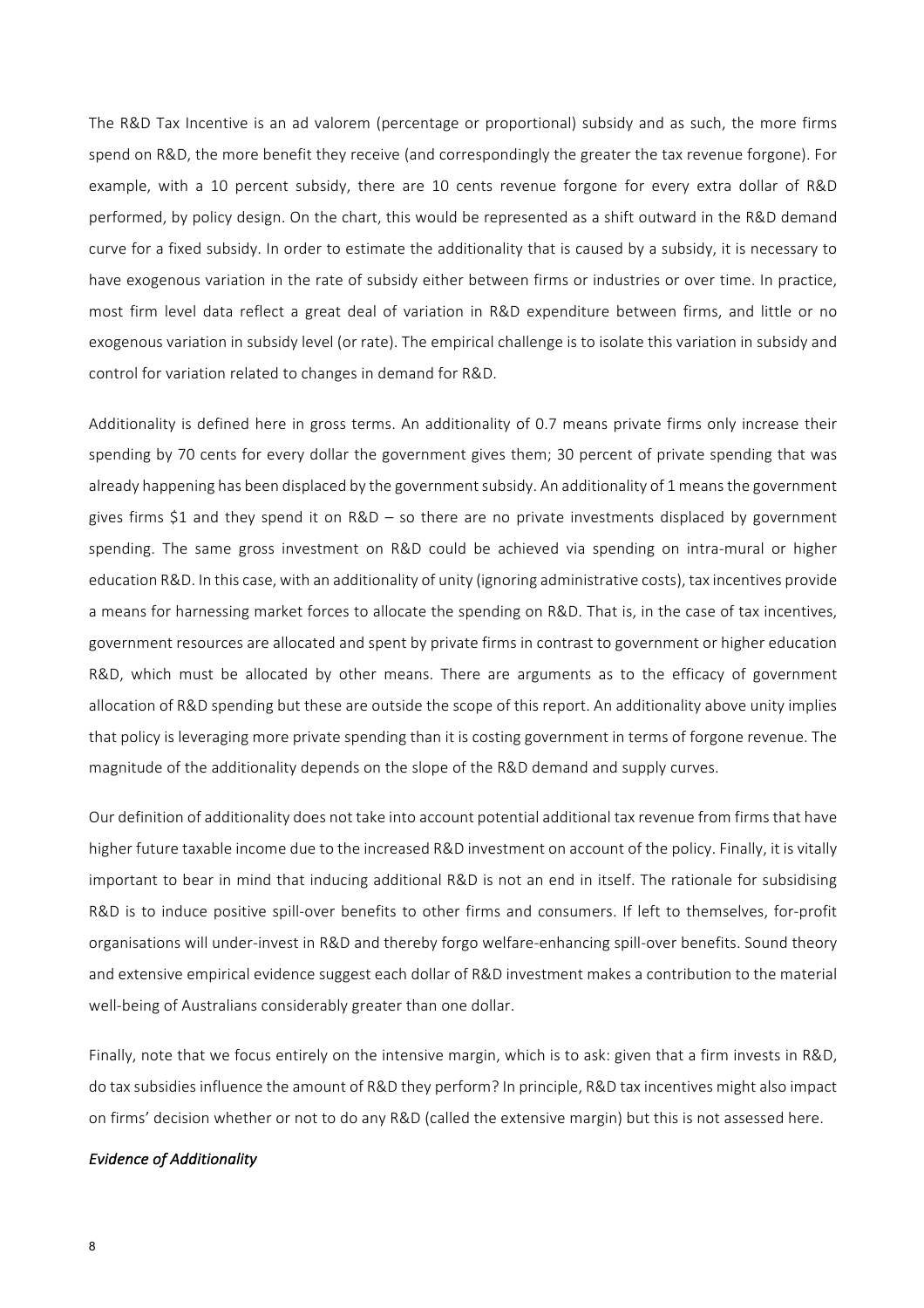Most existing studies on the effects of tax policy on private sector R&D have taken one of two approaches: cross-country or firm-level (within-country) analysis. Cross-country analysis exploits variation in policy between jurisdictions, and as such aims to disentangle contemporaneous macroeconomic events (Bloom et al., 2002). These studies have found an elasticity ranging from 15 per cent in the short run to about unity in the long run (see Guellec & Van Pottelsberghe, 2003; Falk, 2006). An approach that has been used to evaluate the effect of fiscal incentives using firm-level data is to estimate an investment demand equation with policy shift dummies (Eisner et al., 1984; Bernstein, 1986; Thomas et al., 2003). This approach does not provide a strong basis for identification as it is difficult to separate the effects of tax policy from other changes over time. Using this approach, Eisner *et al.* (1984) failed to observe a significant effect of the tax subsidy in the USA. A second approach using firm level data is to model R&D investment on firms' effective benefits from the prevailing tax policy in a single country. Since tax policy treats all equivalent firms the same way, variations in firms' effective benefits from tax subsidies essentially arise due to differences between firms, typically differences in firms' profit status and historic R&D investment. Unfortunately, from a statistical perspective, these generally depend on the firm's current choice of R&D investment (Hall and van Reenen 1999). Results from firm-level analyses have varied widely, with estimates of the short-run elasticity between 0.07 and 0.85, and a long-run elasticity ranging of about unity (Hall, 1992; Dagenais *et al.,* 1997). A summary of estimates from salient papers is provided in Table 2.

Australian R&D tax policy has been subiect to a number of studies. Survey evaluations of the Australian R&D Tax Concession found that while the majority of beneficiaries of the policy describe it favourably, approximately 30 per cent concede that their R&D endeavours would be neither smaller nor have been completed at a slower rate in the absence of the programme (DITR, 2005, 2007a). However, the limitations of basing conclusions on subjective survey results are well-known. A comprehensive assessment of the Australian R&D Tax Concession which reports both survey data as well as analysis of firm financial data was undertaken in 1993 by the Bureau of Industry Economics (BIE, 1993). Data used for the statistical analysis include a mix of firms that are registered to receive the credit and other firms, with observably similar characteristics, that are not registered to receive the credit. The data suggest a modest effect over the year the policy was introduced, but not over longer periods and the report cautions that this observed increase may simply be due to reclassification of existing expenditure. The oft-cited inference of the report, namely that the Concession induces between \$0.6 and \$1 of additional R&D for each dollar of forgone revenue, rests primarily on subjective survey responses (see p. 155).

A more recent, comprehensive evaluation of R&D tax policy in Australia also found no identifiable impact. Thomson (2010) considers an unbalanced panel of financial data of approximately 500 large Australian firms between 1990 and 2005. The role that cost of capital plays in R&D investment decisions is investigated. The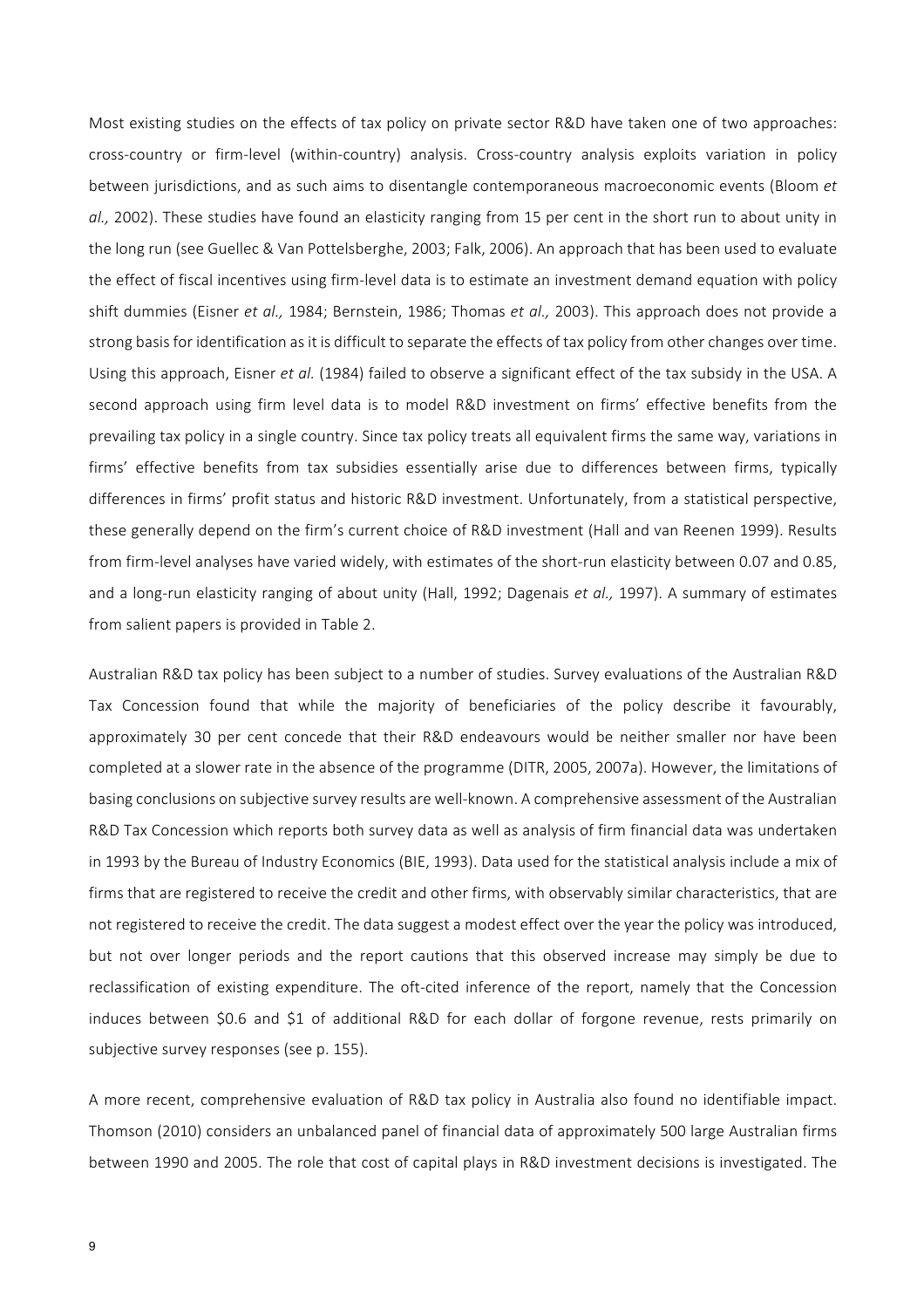measure of cost of capital incorporates both a financial cost (imputed cost of capital derived from a CAPM model) and the impact of the R&D Tax Concession. However, only time series variation in tax policy was used because the author did not have access to firms' actual tax claims or registration status. R&D investment is not found to be impacted by the measured cost of capital.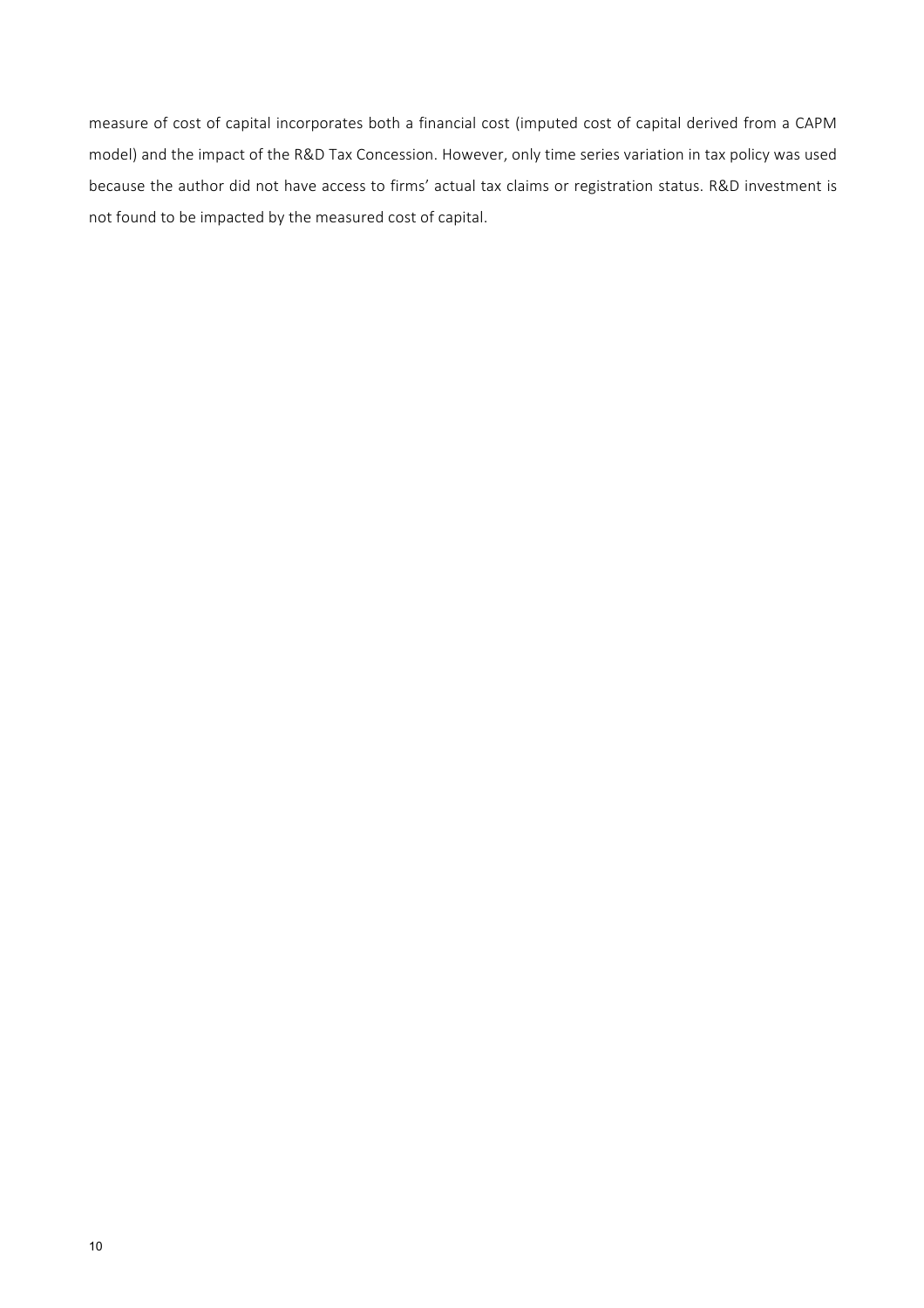| <b>Authors</b>                   | Policy measure   | Specification                  | Country          | Obs.                          | Price elasticity    | Additionality<br>(approx) <sup>T</sup> |
|----------------------------------|------------------|--------------------------------|------------------|-------------------------------|---------------------|----------------------------------------|
| BIE (1993)                       | Dummy            | R&D demand (levels).           | Australia        | 1,400                         | Insignificant       | $\mathbf 0$                            |
| Thomson (2010)                   | <b>UCRD</b>      | R&D demand. (PA)               | Australia        | 2,025                         | Insignificant       | $\mathbf 0$                            |
| Lokshin and Mohnen (2007)        | <b>UCRD</b>      | R&D stock demand.              | Netherlands      | 2,615                         | $-0.27$ (SR)        | 0.37                                   |
|                                  |                  |                                |                  |                               | $-0.39$ (LR)        | 0.50                                   |
| Mulkey and Mairesse (2013)       | <b>UCRD</b>      | R&D demand (ECM)               | France           | 10,850                        | $-0.40$ (LR)        | 0.51                                   |
| Koga (2003)                      | <b>UCRD</b>      | R&D demand (levels)            | Japan            | 5,738                         | $-0.68$             | 0.80                                   |
| Dagenais et al. (1997)           | <b>UCRD</b>      | R&D stock demand (PA)          | Canada           | 4,859                         | $-0.07$ (SR)        | 0.11                                   |
|                                  |                  |                                |                  |                               | $-1.09$ (LR)        | 1.05                                   |
| Harris et al. (2009)             | <b>UCRD</b>      | R&D demand (static and dynamic |                  | 2,063                         | $-0.21$ (SR)        | 0.23                                   |
|                                  |                  | models).                       | Northern Ireland |                               | $-1.40$ (LR)        | 1.35                                   |
| Parisi and Sembenelli (2003)     | <b>UCRD</b>      | R&D demand                     | Italy            | 4,356                         | $-3.27$             | 1.7                                    |
| Hall (1993)                      | Credit rate      | Euler equation                 | US               | 9,167                         | $-0.80 - 1.50$ (SR) | 2.0                                    |
|                                  |                  |                                |                  |                               | $-2-2.7$ (LR)       | na                                     |
| Guellec and Pottelsberghe (2003) | Tax component of | R&D demand. (PA)               | Cross country    | 199                           | $-0.28$ (SR)        | 0.37                                   |
|                                  | <b>UCRD</b>      |                                |                  |                               | $-0.31$ (LR)        | 0.41                                   |
| Falk 2006                        | Tax component of | R&D demand. (PA)               | Cross country    | 92                            | $-0.22$ (SR)        | 0.30                                   |
|                                  | <b>UCRD</b>      |                                |                  |                               | $-0.84$ (LR)        | 0.89                                   |
| Bloom et al. 2002                | <b>UCRD</b>      | R&D demand. (PA)               | Cross country    | 179                           | $-0.16$ (SR)        | 0.23                                   |
|                                  |                  |                                |                  |                               | $-1.10$ (LR)        | 1.06                                   |
| Thomson and Jensen (2014)        | Tax component of | R&D labour demand (PA & ECM).  | Cross country    | 373                           | $-0.19 - 0.32$ (SR) | $0.27 - 0.42$                          |
|                                  | <b>UCRD</b>      |                                |                  | $-1.30-3.3$ (LR)<br>1.18-1.83 |                     |                                        |
| Wilson 2009                      | <b>UCRD</b>      | R&D demand. (PA)               | US states        | 365                           | $-1.26 - 1.43$ (SR) | 1.19                                   |
|                                  |                  |                                |                  |                               | $-2.29 - 2.58$ (LR) | 1.64                                   |

#### Table 2. Overview of selected previous elasticity estimates

Notes: papers ordered by long run elasticity estimate. Abbreviations: Policy measure: UCRD user cost of R&D. Specification: partial adjustment (PA), error correction model (ECM), no dynamics modelled (levels); Price elasti long run, SR short run<u>. Additionality</u> except in the case of Hall 1993, these are approximated using  $\frac{dR}{d(sR)} = \frac{\eta}{1-s-\eta s}$ . where s is unity less after tax cost and  $\eta$  the elasticity of R&D with respect to tax-price Approximated at the hypothetical margin where R&D is expensed (s given by unity less corporate income tax rate using the midpoint of sample corporate income tax rates in the absence of sample weighted average).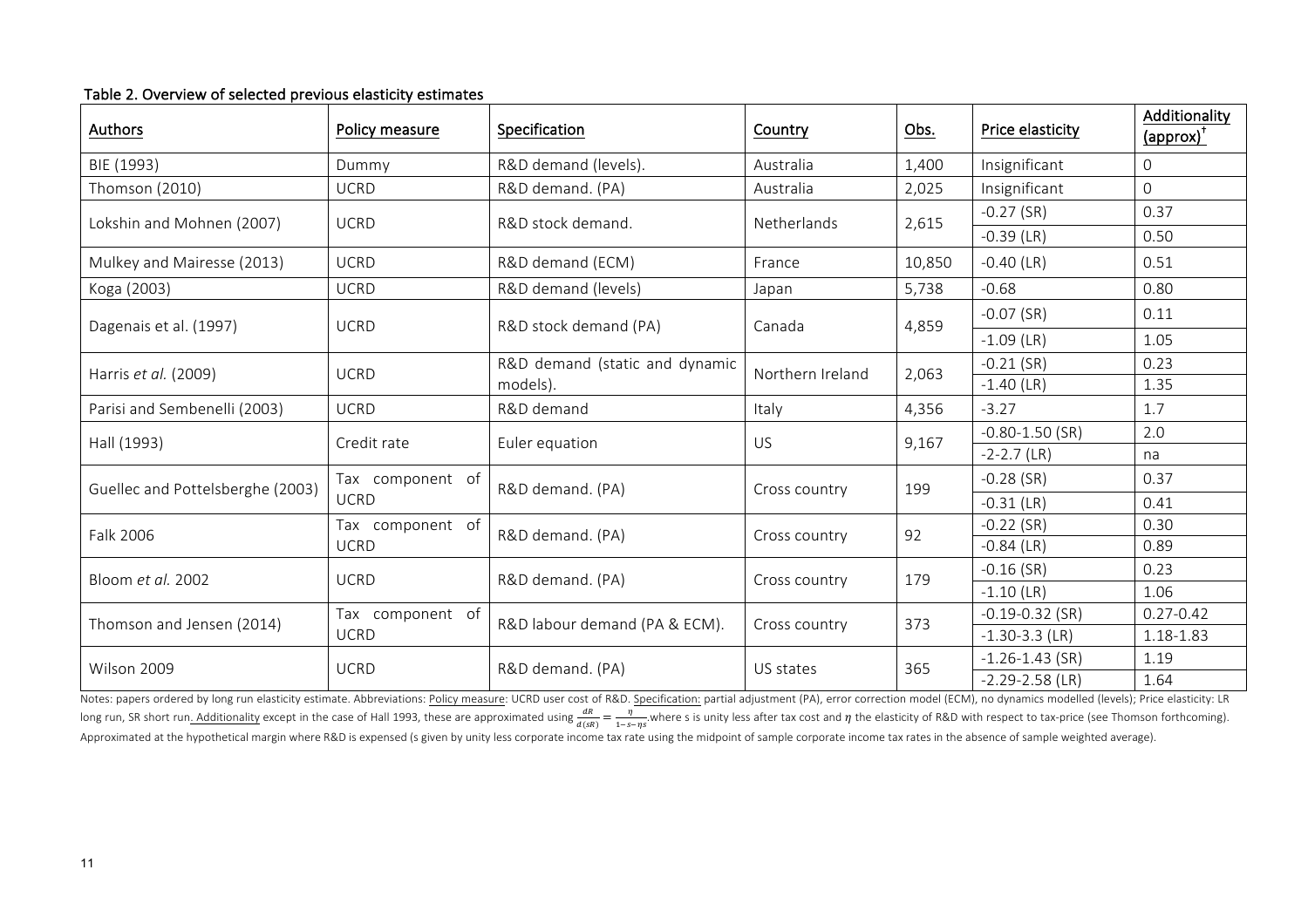#### Data

The data used for this study are the most comprehensive that have been available to researchers looking at the Australian context to date. The data for this study is from the ABS Expanded Analytical Business Longitudinal Database (EABLD). We restrict our attention to enterprise groups for which data for wage bill and sales are available.

The main variable of interest is business expenditure on R&D from the ABS *Business Expenditure on R&D* survey (BERD). The business expenditure survey uses standard consistent definition of R&D activity. Between 2005-06 and 2011-12 the Survey of R&D, Businesses aimed to be a complete enumeration of businesses within the Australian business sector (i.e. all businesses and the private nonprofit institutions mainly serving them) with intramural expenditure on R&D of \$100,000 or more during the reference period. R&D investment data cover approximately 5000-6000 firms per vear prior to 2012 and for approximately 2500 firms in 2012 after the shift to the sample approach.

Note that it is not possible to use registered or claimed R&D expenditure since the definition of eligible R&D under each scheme has been revised at various points of policy reform (including over the transition to the R&D Tax Incentive) and varied with policy. Our analysis is therefore based on those firms for which data on R&D investment is available in the BERD survey. Table 3 shows that the number of R&D-performing firms is very similar across the three sources, such that the BERD survey is very likely to pick up a large and representative portion of R&D-performing firms. Table 3 displays the number of firms for which we have R&D data for the last three financial years from each source. For brevity, we show data from the last three financial years only but the same trends are visible across the entire time coverage of the dataset (financial years 2005 to 2012).

|           |             | Panel (a). All Businesses. |         |     |
|-----------|-------------|----------------------------|---------|-----|
|           |             |                            | Company | tax |
| FY        | <b>BERD</b> | Dept. Industry             | return  |     |
| 2009/2010 | 5472        | 7907                       | 6731    |     |
| 2010/2011 | 5825        | 8398                       | 7267    |     |
| 2011/2012 | 2671        | 9072                       | 7303    |     |

Table 3. Number of Businesses for which R&D Data is available, by Source.

#### *Claiming and non-claiming firms*

As in the case of the BIE (1993) study, several methods applied in this report involve comparing firms that claim R&D tax subsidies with those that do not. It is important to consider whether this is a valid comparison. We begin by providing a statistical overview of the two groups. For the period 2005-2012, 22 percent of R&D active firms do not claim any R&D tax subsidy. Companies not claiming are either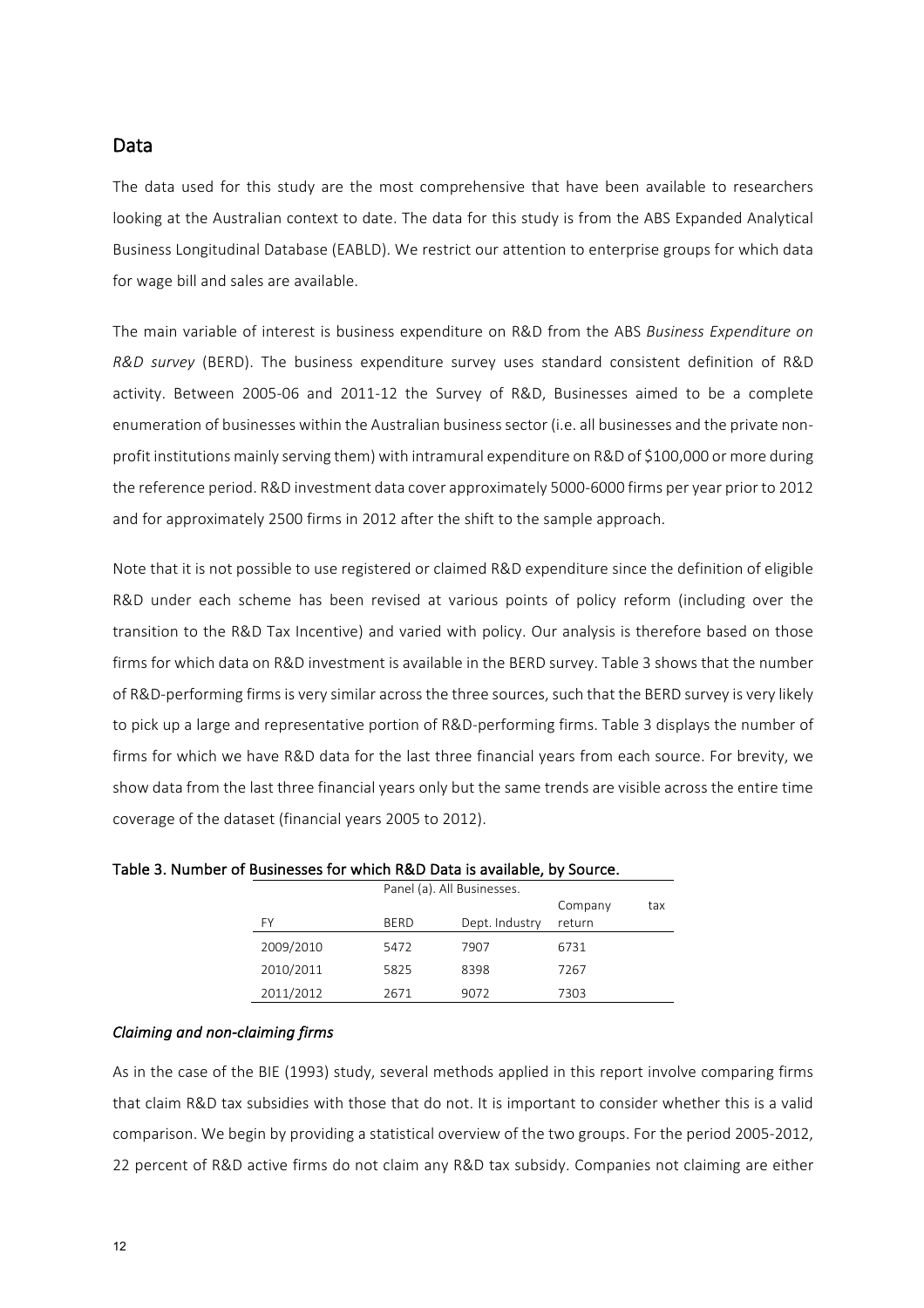unaware or ineligible. Survey evidence suggests that many firms remain unaware of R&D support programs even many years after they are introduced (Thomson and Webster 2012). There are a number of reasons that firms may be ineligible to claim the tax subsidy. First, not all R&D activities are eligible. For example, some R&D activities are not eligible such as software development and social science research. R&D financed by other Australian firms is not eligible. Lastly, clawback provisions act to prevent companies receiving a benefit on amounts received through other sources of government support. Although companies would be eligible in these instances, they may opt not to claim under the programme as it is more beneficial to pursue other funding sources (such as government grants). Table 4 shows a breakdown of firms by claiming status and grant recipient status.

Table 4. Claiming Status for R&D tax subsidies and other forms of government support

|              | Claiming | <b>Not Claiming</b> |  |
|--------------|----------|---------------------|--|
| Grants $> 0$ | 5,816    | 3,181               |  |
| Grants = $0$ | 24,757   | 1,288               |  |

Table 5 shows the distribution of surveyed firms across the two schemes over time. Over the observation period of 2005 – 2012, the number of firms claiming the Concession appears to rise steadily from 2,969 in 2005 to 4,597 in 2011. In addition, the proportion of R&D active firms, not claiming the subsidy decreased in the 6 years to 2011 (from 0.29 in 2005 to 0.16 in 2011). The pattern of increasing policy uptake could be driven by several factors, though it is consistent with a process of learning and adoption as non-claiming firms learn about the policy and begin to claim it. Because the BERD became a survey of a sample of firms in 2012, we do not have information on all R&D-performing firms in 2012.

| Financial<br>Year | Claim<br>Concession | Claim<br>Incentive | Not<br>claim | Total | Not Claim<br>/ Total |
|-------------------|---------------------|--------------------|--------------|-------|----------------------|
| 2005              | 2,969               | 0                  | 1,195        | 4,164 | 0.29                 |
| 2006              | 3,225               | 0                  | 969          | 4,194 | 0.23                 |
| 2007              | 3,308               | 0                  | 908          | 4,216 | 0.22                 |
| 2008              | 3,630               | 0                  | 885          | 4,515 | 0.20                 |
| 2009              | 3,924               | $\mathbf 0$        | 871          | 4,795 | 0.18                 |
| 2010              | 4,241               | $\mathbf 0$        | 889          | 5,130 | 0.17                 |
| 2011              | 4,597               | 0                  | 868          | 5,465 | 0.16                 |
| 2012*             | 368                 | 1,646              | 519          | 2,533 | 0.20                 |
| Total             | 26,262              | 1,646              | 7,104        | 35,01 | 0.20                 |

Table 5. R&D Active Firms Claiming Concession, Incentive or Neither.

Notes: Data includes firms at the enterprise group level with non-zero R&D spending (BERD survey) and non-missing turnover and wage data (BAS survey).  $*$ : based on a sample survey only.

Table 6 shows that, while non-claiming firms are typically smaller than claiming firms on average, the distributions of covariates within each group display such a wide spread (as the standard deviations are very large relative to the means), which gives the algorithm a large variety of firms to pick matches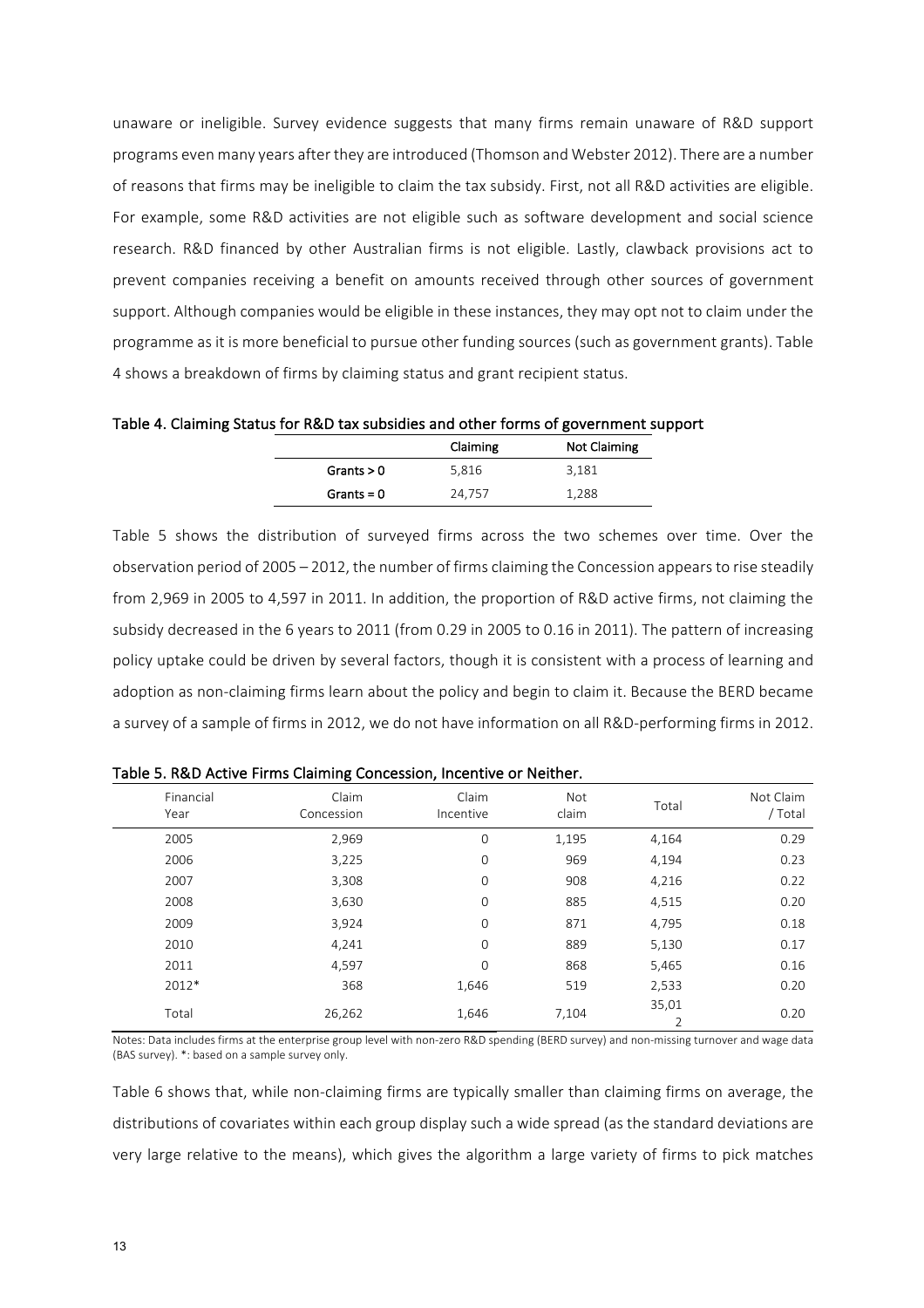from. It is interesting to observe that while the R&D spend for non-claiming firms is smaller on average, such firms are similarly R&D intensive in terms of R&D per turnover or R&D per wage bill.

| Variable        | Claiming        | <b>Not Claiming</b>      |
|-----------------|-----------------|--------------------------|
|                 |                 |                          |
| R&D Expenditure | \$3,749         | \$1,411                  |
| [std dev.]      | [24, 614]       | [3,750]                  |
| Turnover        | \$318 million   | $$81.5$ million          |
| [std dev.]      | [2.96 billion]  | [373 million]            |
| Wages           | $$27.9$ million | $$12.3$ million          |
| [std dev.]      | [201 million]   | $[54.9 \text{ million}]$ |
| Assets          | \$969 million   | $$48.1$ million          |
| [std dev.]      | [17 billion]    | [358 million]            |
| Profits         | \$39.4 million  | \$2 million              |
| [std dev.]      | [480 million]   | $[33.9 \text{ million}]$ |

| Table 6. Summary Statistics |  |
|-----------------------------|--|
|-----------------------------|--|

#### Results and Discussion

We first estimate a linear regression model using ordinary least squares (OLS). This method allows us to identify if there is a correlation between receiving the subsidy and R&D outcomes while holding constant some other observable firm attributes. The OLS model is:

$$
ln(R\&D \exp)_{it} = \alpha + \beta R\&D \text{ tax credit}_{it} + X_{it} \delta + v_{it}
$$
 (1)

Equation (1) represents a linear relationship between R&D investment by firm *i* and year *t* and firmlevel attributes *X*, a stochastic error term *v*, and a dummy variable *R&D tax credit* set equal to 1 if firm *i* claims an R&D tax subsidy and zero otherwise. We can interpret  $\beta$  as the causal effect of tax policy on R&D investment under the assumption that no unobservable factors (factors not included in the model) influence both the amount of R&D performed and also the firms' propensity to register for the subsidies.

Table 7 displays the results of the OLS estimates of firm level R&D investment. Column (1) indicates that, on average across all years and all firms considered, firms that received a Tax Incentive or Concession spent approximately 50 percent more on R&D than firms that did not claim an R&D tax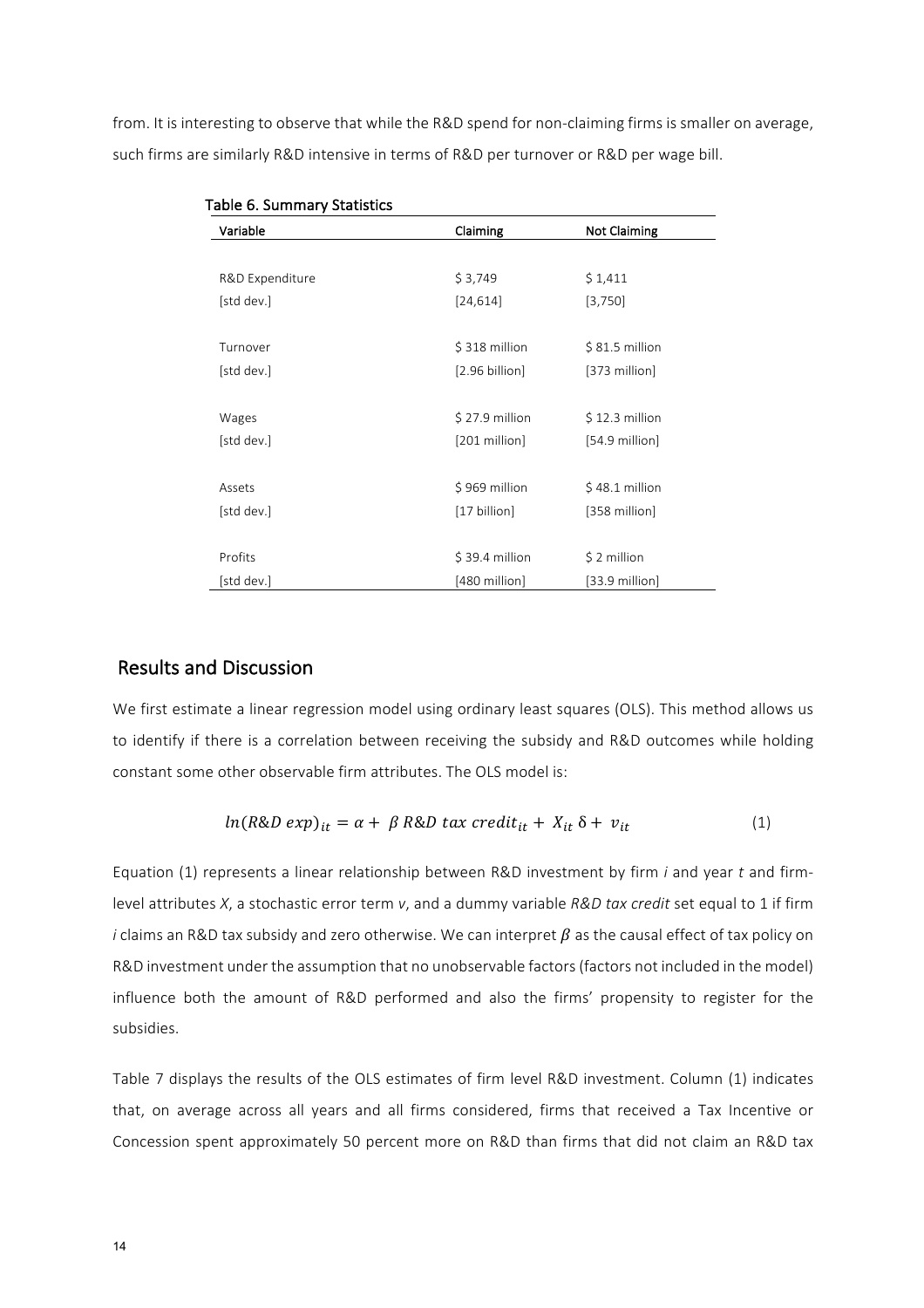break.<sup>1</sup> This difference is statistically significantly different from zero at the 1 per cent level, meaning that the observed difference is less than 1 per cent likely to be due to chance. We therefore reject the null hypothesis that there is no association between R&D investment and receiving an R&D tax break. This conclusion holds true for both the Concession (columns 1-3) and the Incentive (columns 4-5). As expected, the effect of the Incentive is considerably higher for small firms with zero profits (column 5). However, the effect is smaller for both small firms (column 2) and firms not paying franked dividends (column 3). We cannot explain these results. Nonetheless, overall we document a robust significant relationship between R&D tax subsidies and R&D expenditure using OLS.

Using ordinary least squares and matching estimators to control for observable firm attributes including industry, company turnover, wage bill and any benefits from government R&D grants, we find that claiming firms invest on average 40 per cent more R&D than 'similar' firms which are not registered to receive the subsidies. This estimate can only be interpreted as the causal impact of tax policy if we assume that there are no unobservable factors that determine both R&D investment and also firms' registration status. A priori this assumption is plausible, but it is certainly not possible to rule out the possibility that such unobservable factors exist. Approximately 22 per cent of R&D active firms do not claim an R&D tax subsidy. Companies not claiming are either unaware or ineligible. For example, they may perform ineligible R&D activities, perform R&D for other Australian firms, or their R&D may be financed by other forms of government support and hence is ineligible for the scheme benefits. We highlight that the 1993 study by the Bureau of Industry Economics followed a similar estimation strategy and did not report a robust significant difference between these groups, controlling for other factors. Results using OLS are similar to those reported below using matching estimators which are discussed in greater detail below.

<u> 1989 - Johann Barn, mars ann an t-Amhain an t-Amhain an t-Amhain an t-Amhain an t-Amhain an t-Amhain an t-Amh</u>

 $1$  The interpretation of the coefficient on dummy variables when the dependent variable is in logarithmic form has drawn some discussion. Let *c* denote the coefficient estimated on a dummy variable in such a case. Here, we follow the traditional interpretation that when the dummy variable switches from 0 to 1, the dependent variable increases by 100  $*$  c percentage points. Halvorsen and Palmquist (1980) propose a correction that estimates the effect on the dependent variable to be 100  $*$  [exp( $c$ ) – 1]. Kennedy (1981) proposes a further correction that takes into account the variance of c. In Kennedy's correction, the effect of interest is 100 \* [exp(c  $-$  % var(c)) – 1]. Most recently Krautmann and Ciecka (2006) show that both the Halvorsen and Palmquist (1980) and the Kennedy (1980) corrections may be misleading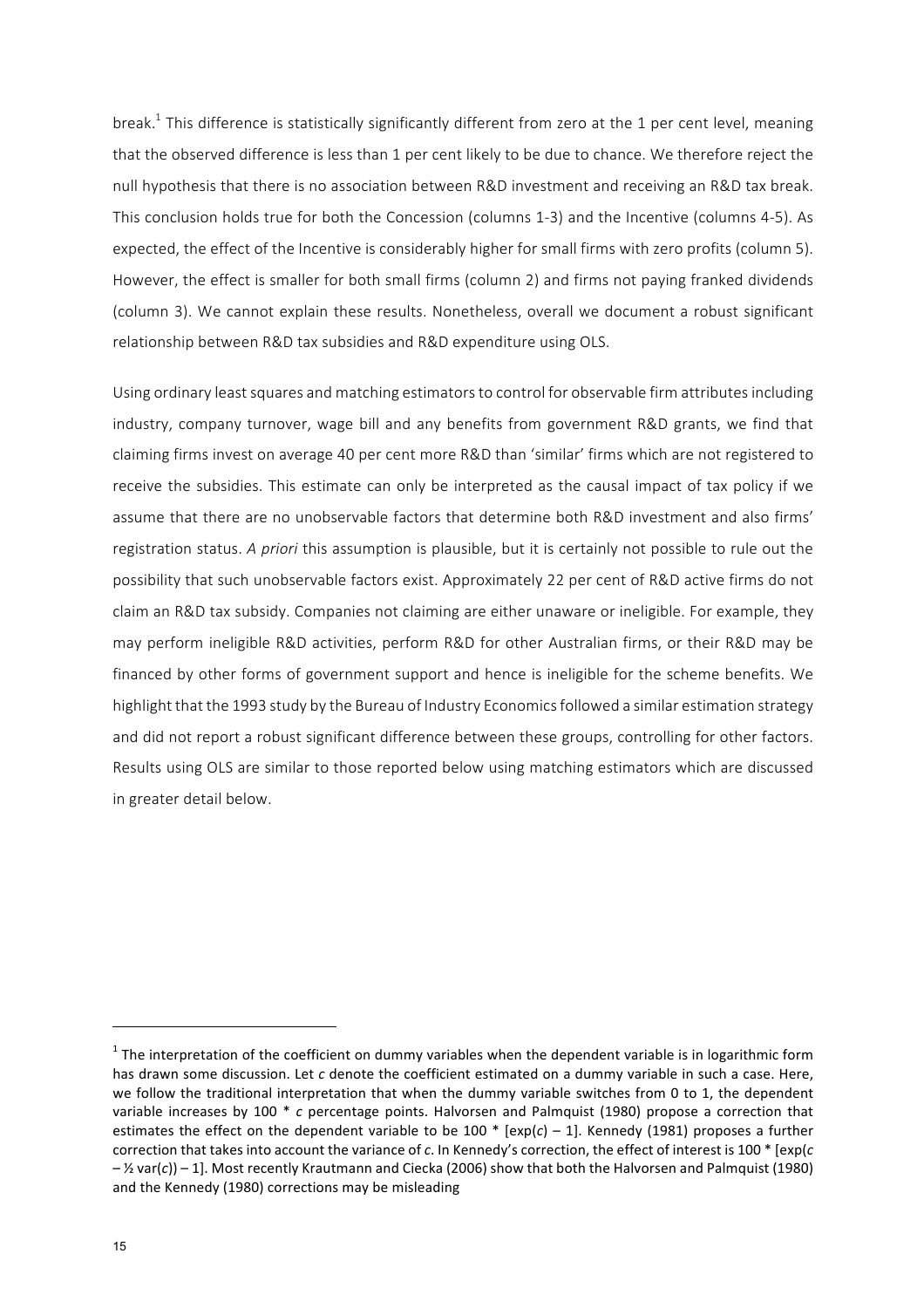|                                            | (1)                   | (2)                                  | (3)                                        | (4)                  | (5)                                     |
|--------------------------------------------|-----------------------|--------------------------------------|--------------------------------------------|----------------------|-----------------------------------------|
|                                            | <b>Tax Concession</b> | <b>Tax Concession</b><br>small firms | Tax Concession.<br>No franked<br>dividends | <b>Tax Incentive</b> | Tax Incentive small<br>firms, no profit |
| Treated' (claiming subsidy dummy)          | $0.508***$            | $0.364***$                           | $0.405***$                                 | $0.193**$            | $0.924***$                              |
|                                            | (0.0189)              | (0.0194)                             | (0.0213)                                   | (0.0758)             | (0.176)                                 |
| Other government finance (e.g.,<br>grants) | $0.156***$            | $0.160***$                           | $0.151***$                                 | $0.149***$           | $0.139***$                              |
|                                            | (0.00361)             | (0.00362)                            | (0.00388)                                  | (0.0151)             | (0.0250)                                |
| Turnover                                   | $0.141***$            | $0.0196***$                          | $0.108***$                                 | $0.140***$           | $-0.00776$                              |
|                                            | (0.00337)             | (0.00299)                            | (0.00339)                                  | (0.0133)             | (0.0145)                                |
| Wages                                      | $0.0457***$           | $0.0669***$                          | $0.0472***$                                | $0.0622***$          | $0.0977***$                             |
|                                            | (0.00258)             | (0.00296)                            | (0.00285)                                  | (0.0112)             | (0.0136)                                |
| Industry controls                          |                       | Y                                    | V                                          |                      | Y                                       |
| Observations                               | 32,354                | 24,810                               | 25,191                                     | 2,147                | 699                                     |
| R-squared                                  | 0.284                 | 0.178                                | 0.235                                      | 0.276                | 0.225                                   |

#### Table 7. Ordinary Least Square Estimates. Dependent variable: In R&D Investment (BERD).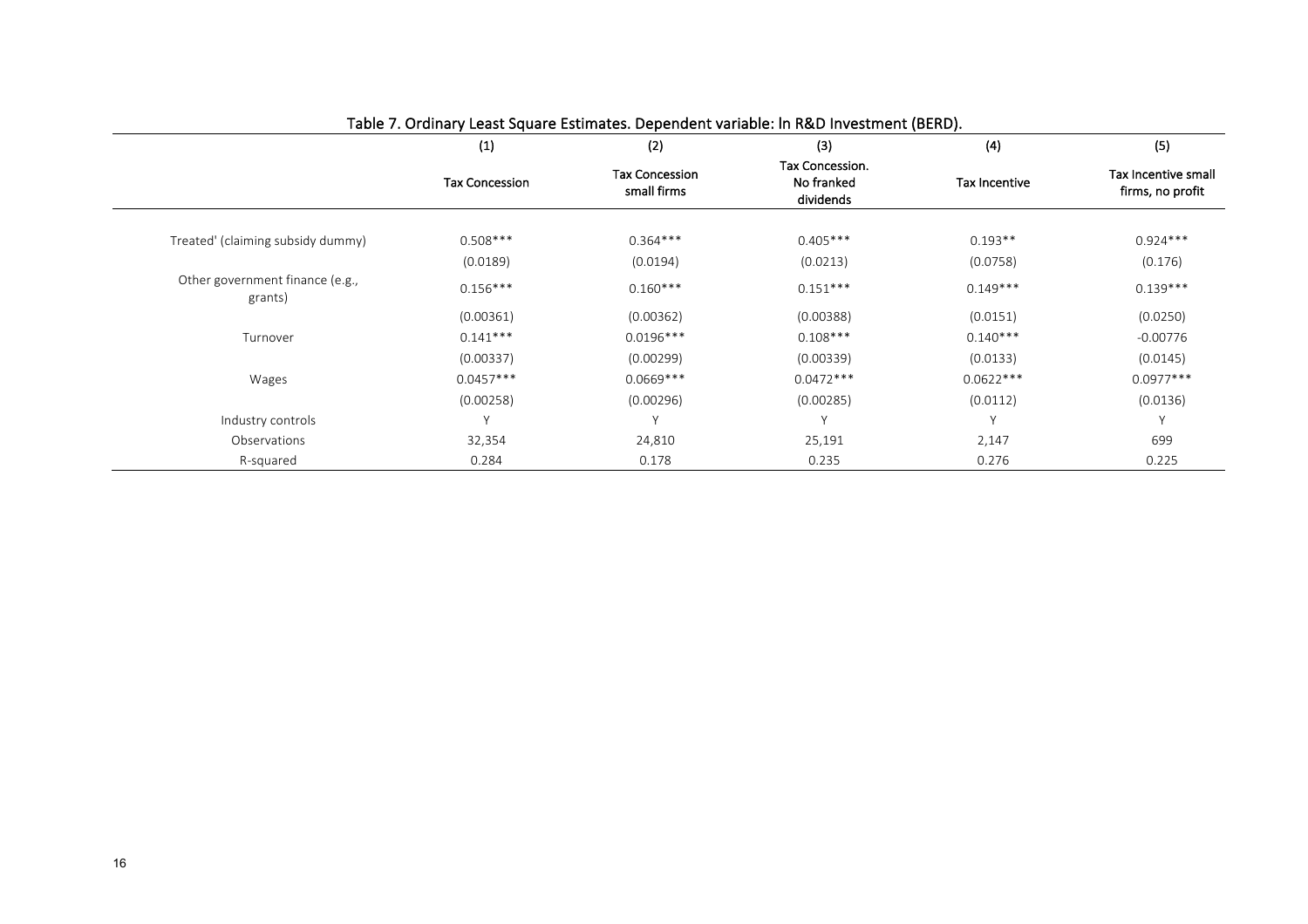Propensity score matching provides a potentially stronger basis for evaluating program effectiveness than OLS. Propensity score matching involves matching firms that claim tax subsidies with similar firms that do not. Similar to OLS, the results from the matching analysis can only be interpreted as causal if are no unobserved factors (factors not included in the matching algorithm) which determine treatment and also determine R&D investment. However, unlike OLS, matching estimates essentially only make comparisons between 'similar' firms, which reduces the potential for unobserved variables to influence the result. Because matching focuses on comparable firms, firms that are very dissimilar from all others are only given a small weight in the final result, whereas with OLS, all observations are weighted equally.

Let *Y<sub>1i</sub>* denote the outcome (R&D investment or human resources devoted to R&D) for firm *i* if it receives the treatment and let  $Y_{0i}$  denote the outcome for the same firm *i* if it does not receive the treatment. The effect of the treatment would therefore be  $Y_{1i}$  -  $Y_{0i}$ . Of course, in the real world, we never get to observe both  $Y_{0i}$  and  $Y_{1i}$ , since each firm *i* either receives the treatment or does not, but cannot both receive and not receive the treatment at the same time. We therefore need a method for the imputation of these missing outcomes; for this, we rely on the propensity score matching estimator. This method first computes, for each observation, a propensity score, which is the likelihood that the observation receives the treatment, conditional on its pre-treatment characteristics. Rosenbaum and Rubin (1983) formally define the propensity score as:

$$
p(X) = Pr(Treatment = 1 | X) = E(Treatment | X)
$$
\n(3)

Equation 3 states that the probability of treatment,  $p(X)$ , is equal to the probability that the treatment is received by an observation with characteristics  $X$ , and also equal to the conditional mean of *Treatment* given some values for *X*, which is referred to as  $E(Treatment / X)$ . If the propensity score is known, then we calculate the average treatment effect on the treated as:

$$
\beta = E \left[ E \left\{ Y_{1i} | D_i = 1, p(X_i) \right\} - E \{ Y_{0i} | D_i = 0, p(X_i) \} | D_i = 1 \right]
$$
\n<sup>(4)</sup>

Where  $\beta$ , the average treatment effect for the treated, is the net effect of R&D tax subsidies on firms which receive them, *D* is a dummy variable denoting whether firm *i* has received the treatment or not,  $Y_{1i}$  is the R&D outcome for firm *i* if it receives the treatment (Incentive or Concession), and  $Y_{0i}$  is the R&D outcome for firm *i* if it does not receive the treatment.

The result is  $\beta$ , the average treatment effect on the treated, which informs us on what the net effect of the policy is. The key strength of propensity score matching is that, for a given propensity score, the assignment to treatment or control is essentially random, which is of central importance for causal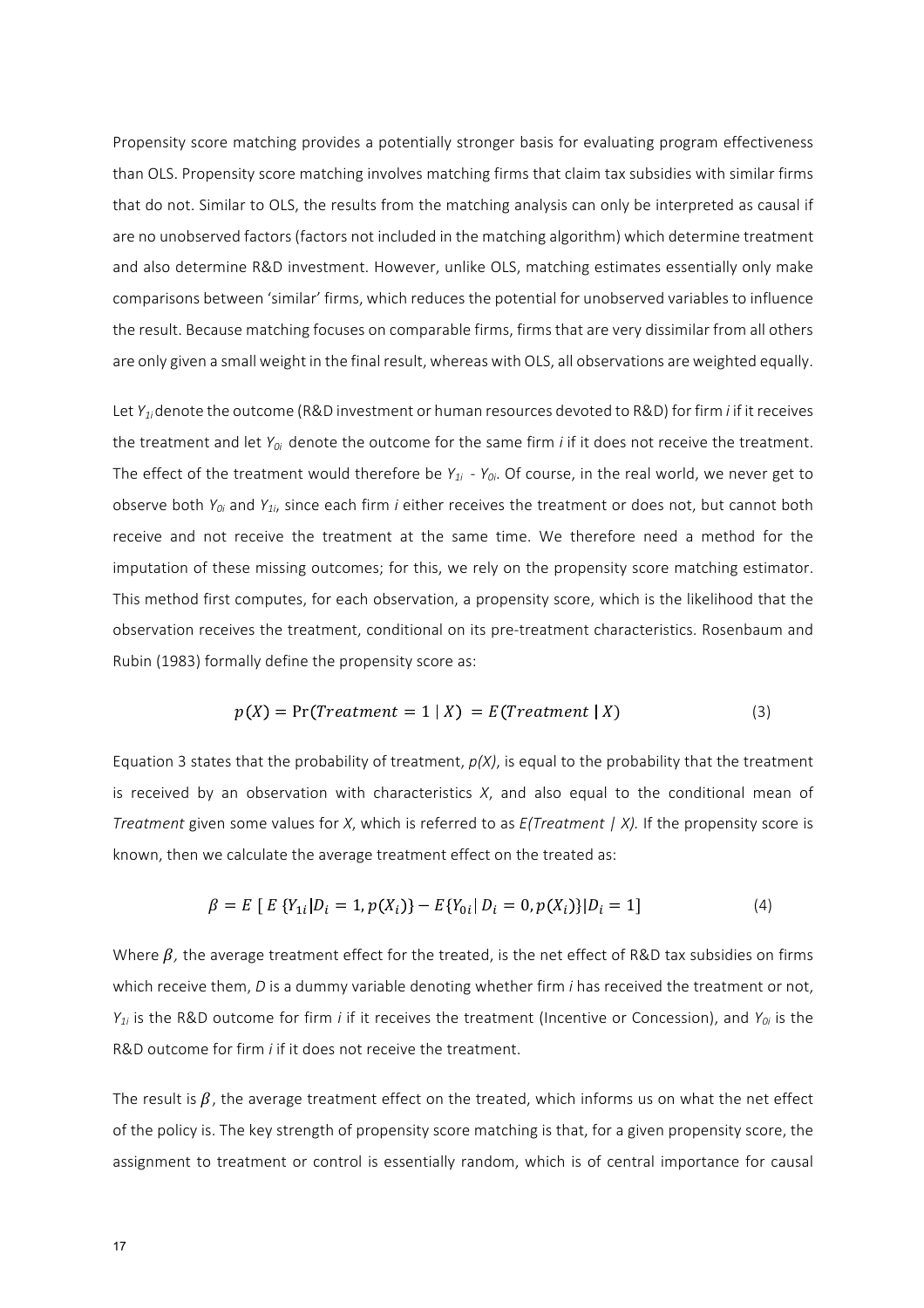questions (see Becker and Ichiro, 2002). Importantly, we only match treated firms to untreated firms within the same two-digit industry code, which allows us to account for all industry-specific factors.

We compute the propensity score based on several dimensions: industry, turnover size, the wage bill and receipt of a government grant (R&D financed by State or Commonwealth Governments). In practice, this means that we are comparing R&D investment for firms which receive tax subsidies and firms which do not, with both types of firms being equally likely to be treated (as the propensity score, or probability of treatment, is the matching variable). We also only match firms within the same industry, which ensures that we are not matching, say, an aerospace engineering firm to a textile production firm simply because their turnovers, wages and R&D grants are similar. Intuitively, we would expect the two firms to be very poor counterfactuals for each other, despite being similar along other observable characteristics. Therefore, the within-industry matching allows for a stronger explanatory power of the matching estimates.

To implement the exact matching on industry and year, we first use the coarsened exact matching method of lacus, King and Porro (2012) to prepare the sample. We then implement a standard propensity score matching procedure with bootstrapped standard errors. Table 9 displays the results obtained with propensity score matching estimation when R&D investment is the dependent variable. The *Treatment* variable is significant in all specifications. The parameter estimates on *Treatment* suggest an average treatment effect of 43.8 percent for the tax Concession sample (column (1), which is slightly smaller than the average treatment effect obtained with OLS estimates (which was about 50 percent). Columns (2) present the results for small firms separately, defined here as firms with a turnover below 20 million. As observed previously, firms which do not pay franked dividends benefit more from tax subsidies and it is anticipated that they will exhibit greater policy response. However, this is not borne out by the data. As can be seen in column (3), the estimate for firms without franked dividends is marginally smaller than for the full sample. We interpret this as cautious support for the hypothesis that any efficacy of tax policy is not substantively diminished by the existence of the dividend imputation system. Column (4) presents the estimates for the impact of the Incentive policy in 2012 only. This is not significant at conventional levels though the coefficient is of similar magnitude to the OLS results and the lack of significance may reflect the lack of precision due to the smaller sample, which is supported by the difference-in-difference results presented in the next section. The results in column (5) cover the sample of firms that we anticipate benefiting the most from the R&D Tax Incentive – small firms with no profits. These firms receive a refundable offset of 45 percent as compared to no deductions at all in the absence of policy. The estimated treatment effect for these firms is considerably larger than the other samples.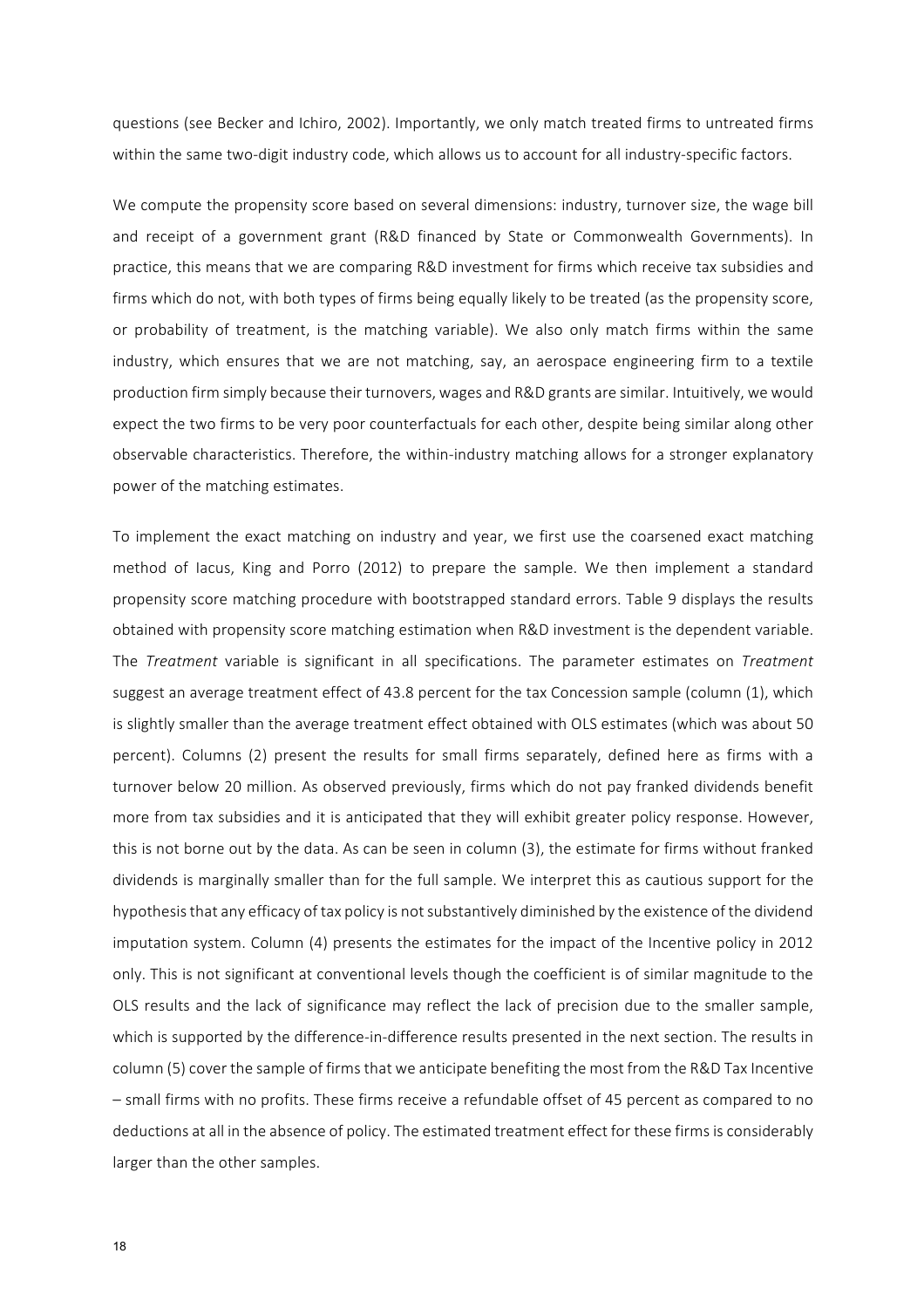Overall the variation between samples are not large and do not provide a great deal of additional insight into the effect. In light of the limitations of the matching approach we caution against reporting separate additionality values for each group of firms (small, no franked dividends etc). We are not aware of any strong a priori case that the Incentive and Concession policies should differ in their rate of additionality except in so far as they may induce different types of firms to claim.

|                  | (1)        | (2)                       | (3)                                             | (4)       | (5)                               |
|------------------|------------|---------------------------|-------------------------------------------------|-----------|-----------------------------------|
|                  | Concession | Concession<br>Small firms | Concession<br>No<br>Franked<br><b>Dividends</b> | Incentive | Incentive<br>Small &<br>no profit |
|                  |            |                           |                                                 |           |                                   |
| <b>Treatment</b> | $0.438***$ | $0.358***$                | $0.353***$                                      | 0.153     | $0.823***$                        |
|                  | [0.026]    | [0.0292]                  | [0.0307]                                        | [0.109]   | [0.248]                           |
| Obs.             | 32,354     | 24,788                    | 25,182                                          | 2,147     | 670                               |
| Untreated        | 6,553      | 5,066                     | 5,331                                           | 515       | 64                                |

Table 9. Matching results: treatment effect. Dependent variable: In R&D Investment (BERD).

\*\*\* significant at 1 per cent

We estimate representative additionality implied by our statistical estimate of the treatment effect for both the Concession and the Incentive scheme. While the estimated treatment effect of the Incentive scheme is only significant at 16 percent, we argue the magnitude has some illustrative value, particularly in the context of the significant difference-in-difference result, the OLS result and that the scheme appears to have a strong effect on the subsample used in column (5). We apply a simple counterfactual analysis using ABS BERD data to calculate the approximate additionality implied by the treatment effect reported above. Details of the method are outlined below.

The definition of the average treatment effect on the treated is that R&D expenditure in treated firms is  $β$  percent larger than the amount of R&D expenditure in untreated firms. The counterfactual R&D (what the R&D would have been in the absence of the policy) can be written as:

$$
R\&D_{1|0} = \frac{R\&D_{1|1}}{(1+\beta)}
$$
 (5)

We estimate the tax revenue forgone as follows. For the R&D Tax Incentive note that the tax revenue forgone is given by:

$$
T_{1|0} - T_{1|1} = \text{OFFSET} \times \text{R&D}_{1|1} - \frac{\text{CTR}}{1 + \beta} \text{R&D}_{1|1} \tag{6}
$$

where T are tax liabilities R&D is NPV of eligible R&D expenditure; CTR is the corporate tax rate; and, OFFSET is the value of the tax offset given by the R&D Tax Incentive program (either 40 percent or 45 percent). Using the equation (5) we can write: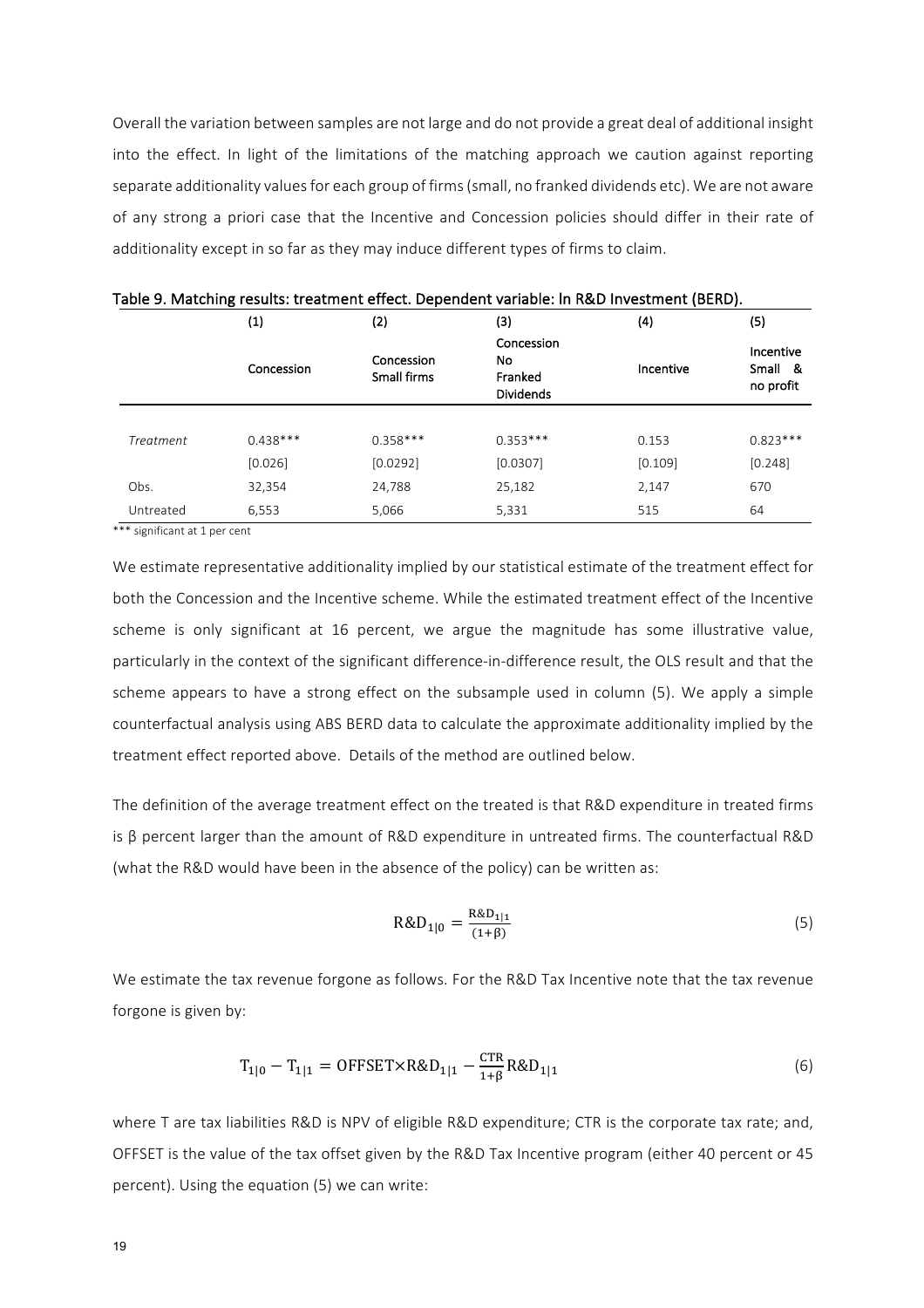$$
T_0 - T_1 = \left(\text{OFFSET} - \frac{\text{CTR}}{1+\beta}\right) \times \text{R&D}_{1|1} \tag{7}
$$

We estimate tax revenue forgone for each firm in the sample using R&D data from the BERD making the simplifying assumption that all R&D is eligible. We do not model differences in firm's ability to benefit from the Incentive due to lack of taxable profits, the refundable offset or time costs of money associated with carry-forward/backs. Time costs associated with allowable depreciation rates for capital type R&D expenditure is also not modelled. The implication of these assumptions is minimised since we focus on the difference in tax liabilities  $-$  the same assumptions are applied to the no policy case (the counterfactual with 100 percent deduction at 30 percent corporate income tax rate) and the policy case. Using ATO data could potentially improve these estimates, but the potential for incomplete data would need to be carefully considered and accommodated (since firms can carry forward and back claims and update their tax position ex-post). Carry forwards also introduces the complexity of discounting revenue forgone.

An analogous estimate for the R&D tax Concession shows that

$$
T_0 - T_1 = CTR \left[ \left( \frac{1.25 \beta + 0.25}{1 + \beta} \right) * R&D_{1|1} + 0.5INC \right]
$$
 (8)

Where INC =  $\max\left\{\left(R\&D_{1|1}-\frac{1}{3}\sum_{t=1}^{t-4}R\&D_{1|1}\right),0\right\}$  is the component of R&D eligible for the incremental Concession (expenditure above a 3 year lagged moving average). For tractability we assume that INC is independent of treatment.

We arrive at an estimated additionality for the R&D tax Incentive Policy of approximately 0.8 dollars of additional R&D per dollar of revenue forgone. For the Concession, the estimated policy impact suggests an additionality of 1.7.

#### *Difference-in-difference*

The R&D Tax Incentive, introduced in 2012, is somewhat more generous than the R&D Tax Concession it replaced. The Tax Incentive comprises a 45 percent offset (rebate) for small companies (turnover less than \$20 million) and a 40 percent offset (rebate) for large companies (turnover greater than \$20 million). Under the Concession scheme firms could deduct 125 percent of eligible R&D spending and an additional 50 percent of expenditure over and above the average of the past three years (with a corporate income tax rate of 30 percent in 2011). For a hypothetical large firm increasing nominal R&D spend by 5 percent per year, the Incentive policy reflects an increase from about 8.9 cents on the dollar to 10 cents on the dollar. This figure is higher for small firms and firms that do not increase their R&D spend and smaller for firms that typically increase their R&D spend more than 5 percent per annum.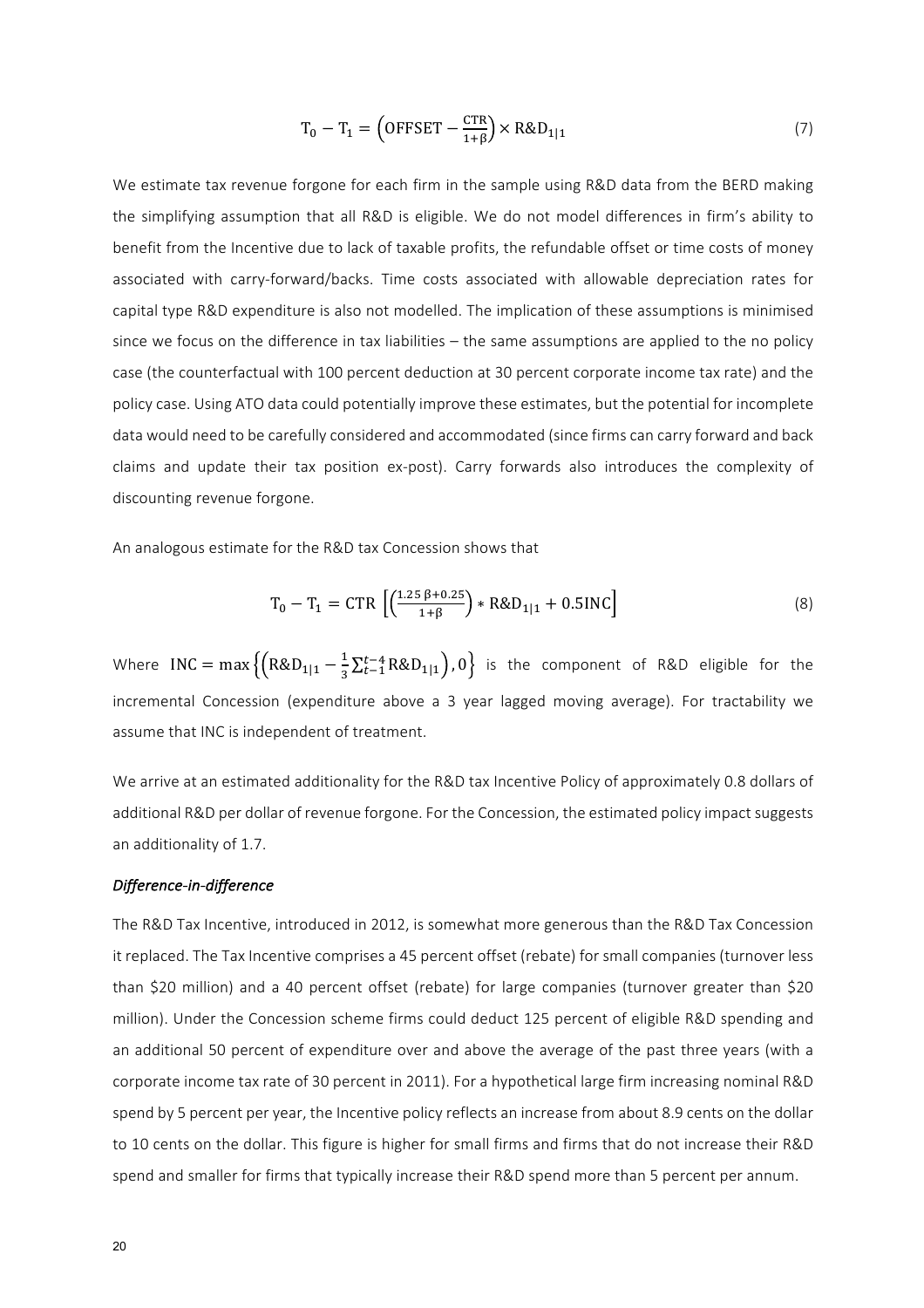The policy change allows us to implement a difference-in-difference estimator. The difference-indifference approach can provide a substantially stronger basis for evaluating the causal effects of policy than either propensity score matching or OLS. Difference-in-difference estimators do not rely on the assumption that there are no unobserved factors which determine both selection and R&D investment. Instead, difference-in-difference is based on what is known as the 'parallel trends assumption'. The parallel trends assumption states that, even though claiming and non-claiming firms exhibit a different level of R&D investment (and this may be determined in part by unobserved factors which also determine the decision to register) it is plausible that they exhibit the same trend over time. That is, the assumption is that R&D investment by claiming and non-claiming firms move in parallel over time because they are subject to the same macro-economic conditions.

The difference-in-difference method reflects the change in outcome variable (R&D) exhibited by the treated firms over and above the change in outcome variable exhibited by the control group. In this case, the treated sample consists of 1256 firms which claimed the Concession in 2011 and the Incentive in 2012. The control group consists of 206 R&D active firms which do not claim any tax subsidy in either 2011 or 2012. Denoting R&D expenditure by firms in the control group by  $R&D_{0|2011}$  and  $R&D_{0|2012}$ and R&D expenditure by the treated group in 2011 and 2012 by  $R&D_{1|2011}$  and  $R&D_{1|2012}$ , respectively, then the difference-in-difference estimator can be written as:

$$
(R&D_{1|2012} - R&D_{1|2011}) - (R&D_{0|2012} - R&D_{0|2011}) \tag{9}
$$

For statistical inference, it is straightforward to derive the difference-in-difference estimate using a regression model given by:

$$
R\&D_{it} = \beta_0 + \beta_1 \text{Registered} + \beta_2 Y2012 + \beta_3 (\text{Registered} \times Y2012) + u \tag{10}
$$

Where *Registered* is a dummy for the firms registered for tax subsidies in both 2011 and 2012.  $\beta_1$ reflects the average difference in R&D spending between registered and unregistered firms in both years, *Y2012* is a period dummy and is equal to 1 in 2012 and 0 in 2011. The coefficient  $\beta_2$  reflects the average growth in R&D between periods. The coefficient of interest is  $\beta_3$  (the interacted term) which can equivalently be retrieved from a model of the form:

$$
\Delta R \& D_i = \beta_3 Registered + \varepsilon \tag{11}
$$

The latter model reflects the first difference transformation of equation (10) thereby controlling for individual fixed effects. Controlling for individual attributes does not impact on identification of the coefficient of interest, but can increase the efficiency (Angrist and Pischke 2009). Results for the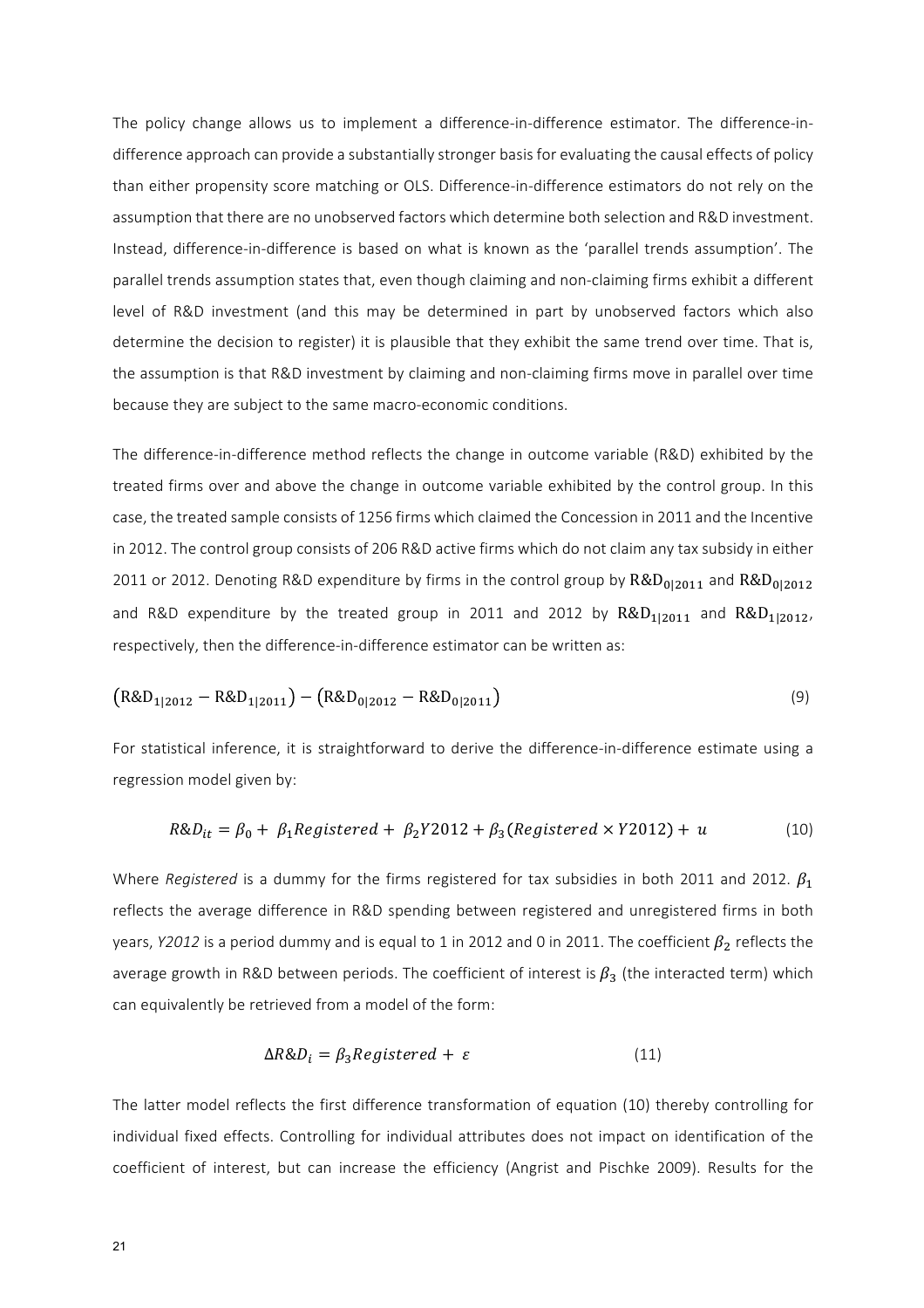estimates are presented in table 10 below; column 1 presents baseline result (equation 11) and in column 2 additional time varying firm-level controls are added. These indicate that the transition from the Concession to the Incentive policy led to an increase in R&D spending of around 13 per cent for those firms which transitioned in 2012 and is statistically significant at the 5 per cent level.

|                                   | (1)       | (2)         |
|-----------------------------------|-----------|-------------|
|                                   |           |             |
| Firms receiving R&D tax subsidies |           |             |
| (Concession in 2011 and Incentive |           |             |
| in 2012)                          | $0.136**$ | $0.126**$   |
|                                   | (0.0560)  | (0.0558)    |
| Growth in turnover                |           | $0.0246**$  |
|                                   |           | (0.0114)    |
| Growth in wages                   |           | $0.0350***$ |
|                                   |           | (0.0125)    |
| Grant                             |           | $0.0424***$ |
|                                   |           | (0.0112)    |
| Observations                      | 1,462     | 1,462       |
| R-squared                         | 0.004     | 0.026       |

# Table 11. Difference-in-difference estimates. Dependent variable: growth in R&D expenditure

Robust standard errors in parentheses

\*\*\*  $p < 0.01$ , \*\*  $p < 0.05$ , \*  $p < 0.1$ 

The difference-in-difference results suggest that the introduction of the more generous R&D tax Incentive policy led to a 13.6 percent increase in R&D spending by the sample of firms registered in both 2011 and 2012. Using an analogous counterfactual type approach as described in the previous section we estimate the policy impact translates to 1.9 dollars of additional R&D invested per dollar of tax revenue forgone for the sample of firms. In this case, we use the difference between the estimated counterfactual R&D in 2012 (see equation 5) and recorded R&D in 2011 as a proxy for the share of R&D eligible for the augmented 175 percent Concession rate.

Observe that the estimate of 1.9 is considerably higher than the additionality for the same program estimated using the matching approach (which was 0.8 and not significant). We have no immediate explanation for this difference. It may simply reflect the lack of precision with which the treatment effect is estimated using matching. We also note also that the sample used for difference-in-difference include only firms which have R&D expenditure recorded in both 2011 and 2012 and omits firms which transition from claiming to not-claiming status (and visa-versa). We tentatively suggest that the difference-in-difference provides more confidence that the effect is causal, however, since the data used to derive the estimate exclude many claiming firms, we cannot claim that this is representative of the effect on all claiming firms. It would be valuable to investigate this difference more deeply, possibly including undertaking matching before performing the difference-in-difference estimates.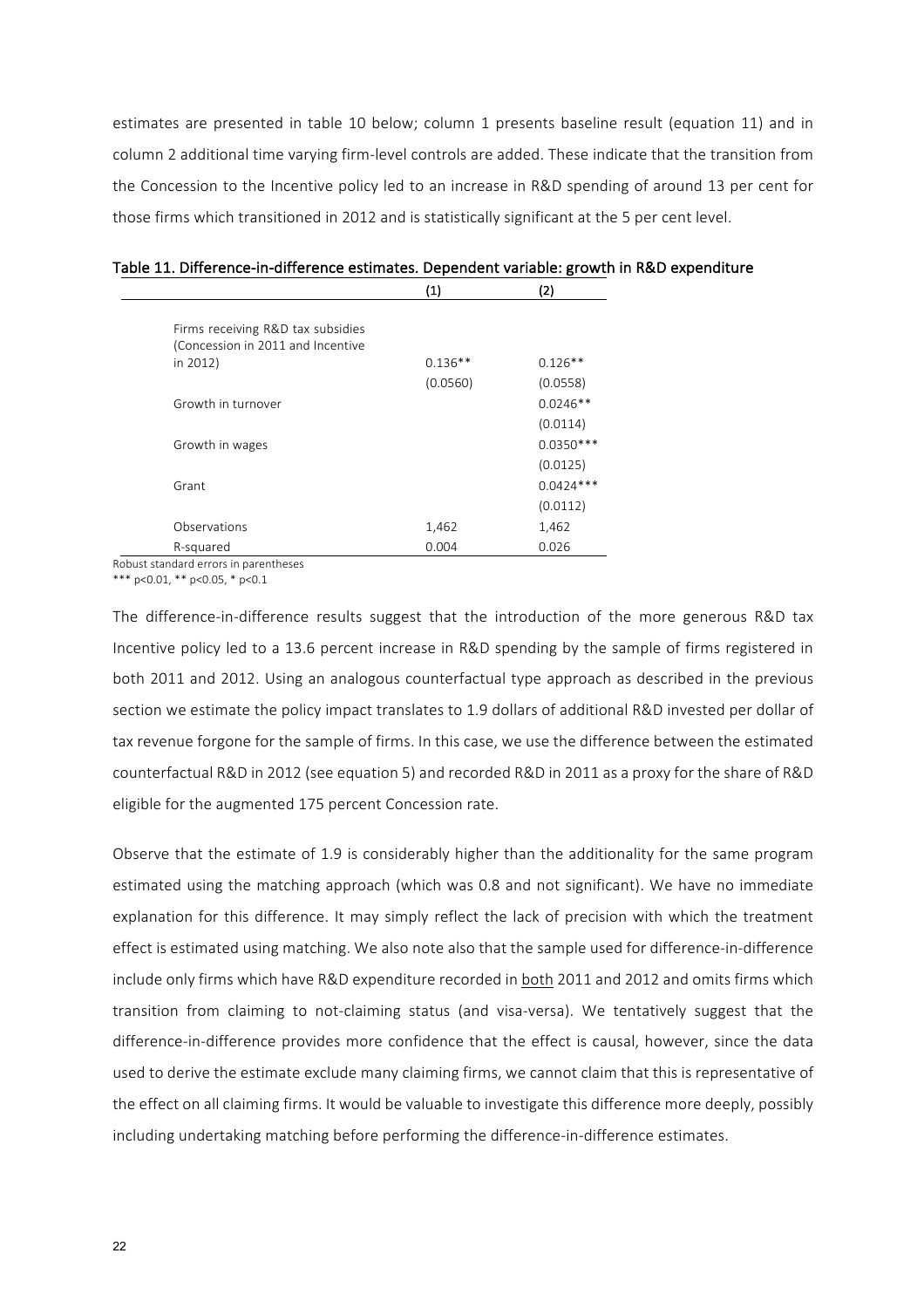Recall that the assumption underlying the difference-in-difference approach to policy evaluation is that the trends in R&D expenditure by treated and untreated firms would move in parallel over time, in the absence of policy change. To provide some empirical support to this proposition we undertook a falsification test using data from the same sample of firms over the  $2010$  to  $2011$  period – that is, the years immediately prior to the policy shift. The falsification test effectively involves estimating the same model using the data for the same firms in the year that no policy shift occurred was introduced. The result indicates that the groups of firms do exhibit parallel trends between 2010 and 2011 (the coefficient on the interacted term is insignificant when the prior year data is used). This increases our confidence in the parallel trend assumption and therefore in interpreting our result as causal is valid.

We also undertook a regression discontinuity design (see for example Imbens and Kalyanaraman, 2012; Calonico *et al.,* 2014). The R&D Tax Incentive has a discontinuity for firms with a turnover above \$20 million – firms with annual turnovers over \$20 million are eligible to claim a 40 percent non-refundable tax offset, while firms with turnovers below \$20 million are eligible to claim a 45 percent refundable tax offset. The idea behind the regression discontinuity design we setup is that firms which are just above and just below the \$20 million cut-off are highly likely to be very similar in all respects other than in the benefit they get from tax subsidies. Unfortunately based on data available at the time of this study, only 43 firms were close enough to the size threshold for inclusion in the regression discontinuity design. While no significant effect could be isolated using these 43 firms, we belive this simply reflects the small number of observations available.<sup>2</sup> Results for the RDD are available from the authors on request.

There are a number of caveats to the estimates that should be discussed before concluding. The analysis focuses on the intensive margin. The difference-in-difference estimates relate only to the firms that were claiming for the Tax Concession in 2011 and the Tax Incentive in 2012. We estimate the additionality implied by the statistical estimates of policy impact using counterfactual type analysis based on a number of simplifying assumptions. For example, we assume all R&D is eligible, and we do not model loss making firms' differential ability to benefit from the Incentive due to the refundable offset or time costs of money associated with carry-forward/backs. There is no strong reason to expect this would substantially change the estimated average additionality.

<u> 1989 - Johann Barn, mars ann an t-Amhain an t-Amhain an t-Amhain an t-Amhain an t-Amhain an t-Amhain an t-Amh</u>

 $<sup>2</sup>$  Goldberger (1972) observes that in order to generate the same explanatory power as a randomized</sup> controlled trial, which is the best scientific method for causal inference, regression discontinuity designs need 2.75 times as many observations.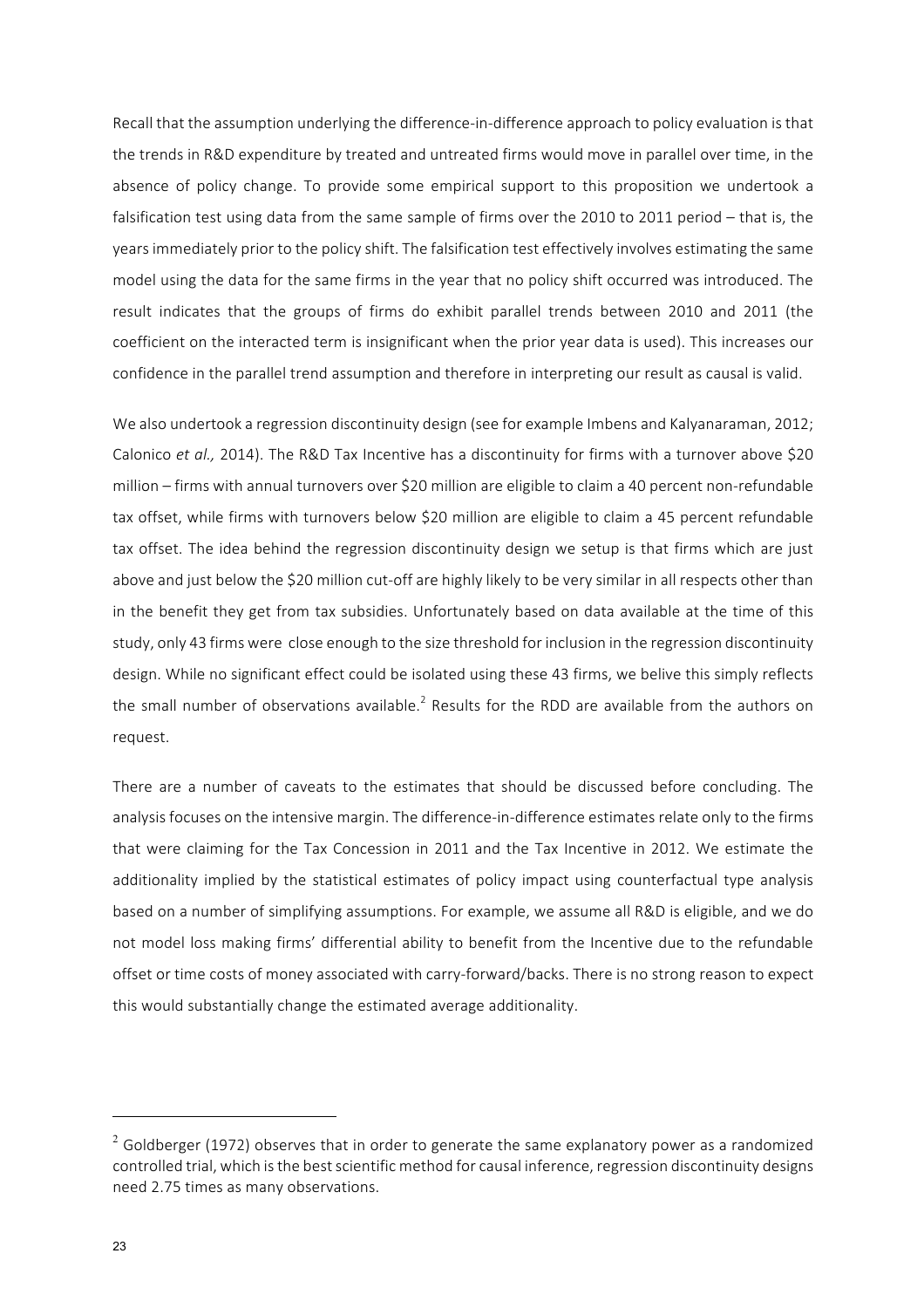## Conclusion

As R&D tax policies are entitlement schemes it is notoriously difficult to find a control group in order to estimate their impact. Using newly available comprehensive firm level data from the EABLD, made possible through new initiatives of the ABS, has allowed us to make important inroads in understanding the efficacy of the R&D tax subsidies in Australia.

We report a significant difference in R&D spending between firms that benefit from the tax subsidies and those that do not, controlling for other observable firm level characteristics comprising industry, turnover, wages and participation in other forms of government support. The most compelling evidence of a causal effect of policy comes from the difference-in-difference estimates. These suggest that firms which were claiming the R&D tax Concession in 2011 and benefited from the more generous R&D Tax Incentive in 2012 increased their R&D spending by approximately 14 per cent.

Our analysis suggests gross additionality in the range of  $0.8-1.9$ , with our preferred approach fall toward the upper end of this range. Our estimated additionality falls within the range provided by the international literature and is quite close to Hall's (1993) seminal estimate that the US R&D tax credit in the 1980s induced around 2 dollars of additional R&D for every dollar of tax revenue forgone. In the estimates presented in this report, some firms in the sample had been claiming for many years, whereas others may be claiming for the first time. As such, the estimate can be thought of as a weighted average long-run and short-run effect.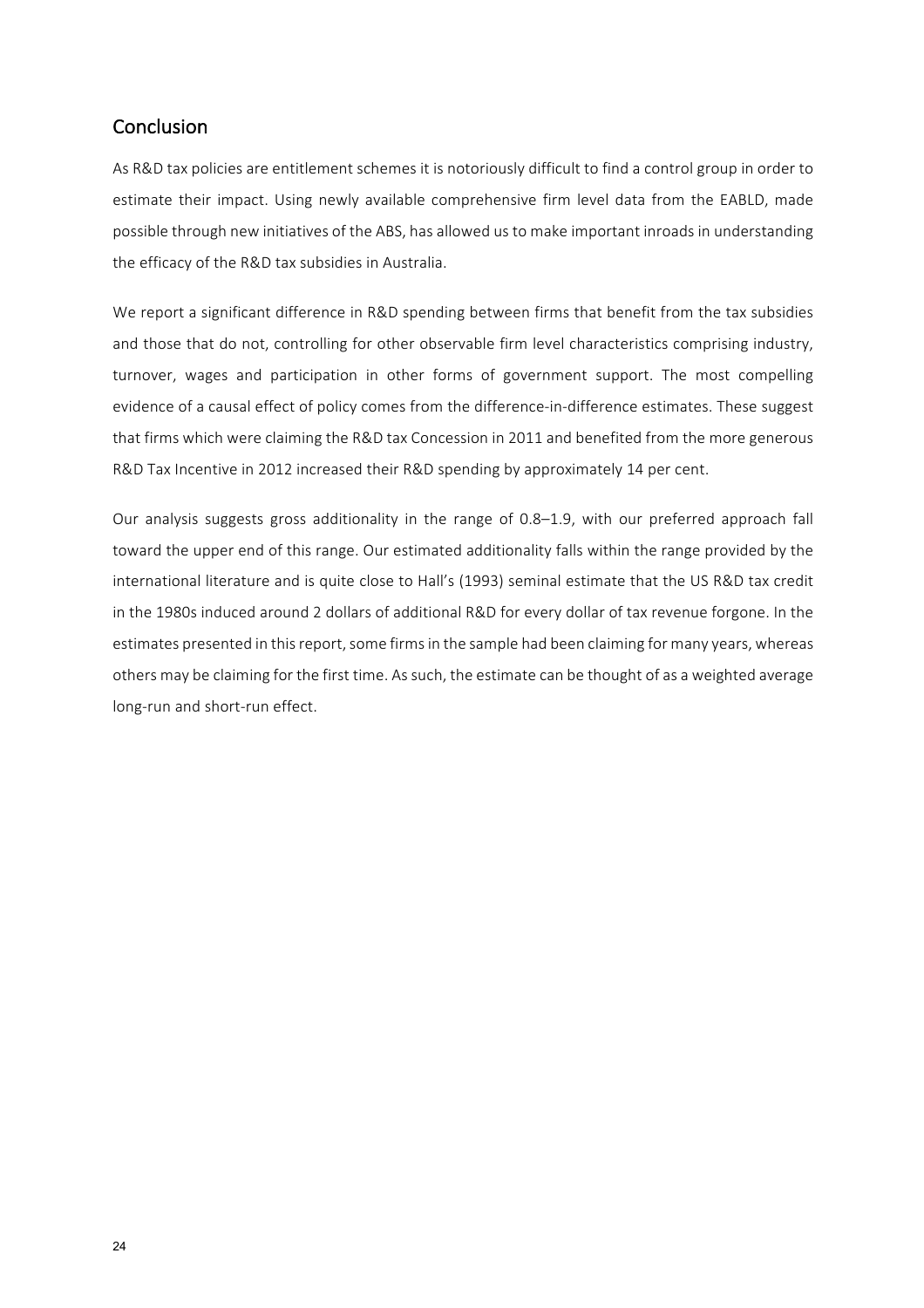#### References

Angrist, J and Pischke, J (2009), Mostly Harmless Econometrics, Princeton University Press

- ATO (2002a), Information Sheet R&D Tax Concession Core Technology for R&D. Australian Taxation Office, Canberra.
- ATO (2002b), R&D Tax Concession Information Sheet 'On Own behalf' Provisions. Australian Taxation Office, Canberra.
- ATO (2006), You and Your Shares. Australian Taxation Office, Canberra.
- Becker, S.O. and Ichino, A. (2002), 'Estimation of Average Treatment Effects Based on Propensity Scores', The Stata Journal, 2, 358-377.
- Bernstein, J. (1986), 'The Effect of Direct and Indirect tax Incentives on Canadian Industrial R&D investments', Canadian Journal of Economics, 12, 438-48.
- BIE (1993), Research Report 50. R&D, Innovation and Competitiveness: An Evaluation of the Research and Development Tax Concession. Bureau of Industry Economics, Canberra.
- Bloom, N., Griffith, R. and Van Reenen, J. (2002), 'Do R&D Tax subsidies Work? Evidence from a Panel of Countries 1979–1997', Journal of Public Economics, 85, 1–31.
- Calonico, S., Cattaneo, M.D. and Titiunik, R. (2014), 'Robust Data-Driven Inference in the Regression-Discontinuity Design', The Stata Journal, 14, 909-946.
- CIE (2003), 'Review of the R&D Tax Concession Program Canberra', Prepared for the Department of Industry, Tourism and Resources by Centre for International Economics.
- Dagenais, M., Mohnen, P. and Therrien, P. (1997), Do Canadian Firms Respond to the Fiscal Incentives to Research and Development. Scientific Series. Centre Interuniversitaire de Recherche en Analyse des Organisations (CIRANO), Montreal.
- DITR (2005), The R&D Tax Concession Impact on the Firm. Department of Industry Tourism and Resources, Canberra.
- DITR (2007a), How R&D Assistance How R&D Assistance Influences Company Behaviour. Department of Industry Tourism and Resources, Canberra.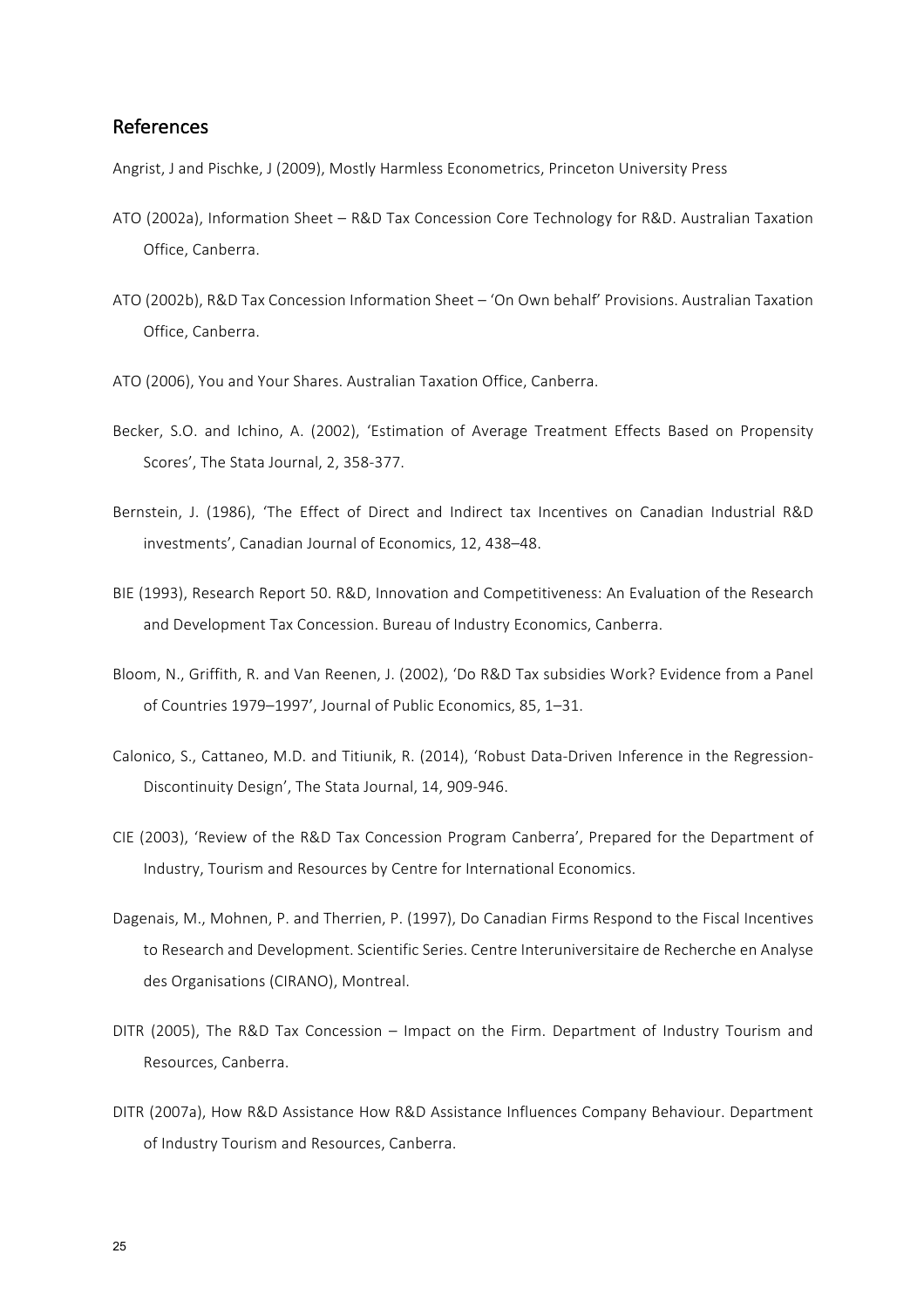- Eisner, R., Albert, S.H. and Sullivan, Martin A. (1984), 'The New Incremental Tax subsidy for R&D: Incentive or Disincentive?', National Tax Journal, 37, 171-84.
- Falk, M. (2006), 'What Drives Business Research and Development (R&D) Intensity Across Organisation for Economic Co-Operation and Development (OECD) Countries?', Applied Economics, 38, 533–47.
- Goldberger, A.S. (1972), 'Selection Bias in Evaluating Treatment Effects: Some Formal Illustrations', Discussion Paper No. 123, University of Wisconsin Institute for Research on Poverty, Madison, WI.
- Guellec, D. and Van Pottelsberghe, B. (2003), 'The Impact of Public R&D investment on Business R&D', Economics of Innovation and New Technology, 12, 225-43.
- Hall, B. (1992), 'R&D Tax Policy During the Eighties: Success of Failure', Working Paper No. 4240, NBER, Cambridge, MA.
- Halvorsen, R., and Palmquist, R. (1980), 'The Interpretation of Dummy Variables in Semilogarithmic Equations', The American Economic Review, 70, 474–475.
- Harris, R., Li, Q.C. and Trainor, M. (2009), 'Is a higher rate of R&D tax subsidy a panacea for low levels of R&D in disadvantaged regions?', Research Policy 38: 192-205.
- Iacus, S. M3, King G. and Porro, G. (2012), 'Causal Inference Without Balance Checking: Coarsened Exact Matching', Political Analysis, 20, 1-24.
- Imbens, G. and Kalyanaraman, K. (2012), 'Optimal Bandwidth Choice for the Regression Discontinuity Estimator', Review of Economic Studies, 79, 1-27.
- IR&D Board (2004), Overseas Research and Development Activities Guidelines 2004. Industry Research and Development Board, Canberra.
- IT 244 (1987), Taxation Ruling No. IT 2442. Income Tax: Concession for Eligible Research and Development Expenditure. Commissioner of Taxation, Australia.
- Kennedy, P. E.. (1981). 'Estimation with Correctly Interpreted Dummy Variables in Semilogarithmic Equations' The American Economic Review, 71, 801-801.
- Koga, T. (2003), 'Firm Size and R&D Tax Incentives.' Technovation, 23, 643-648.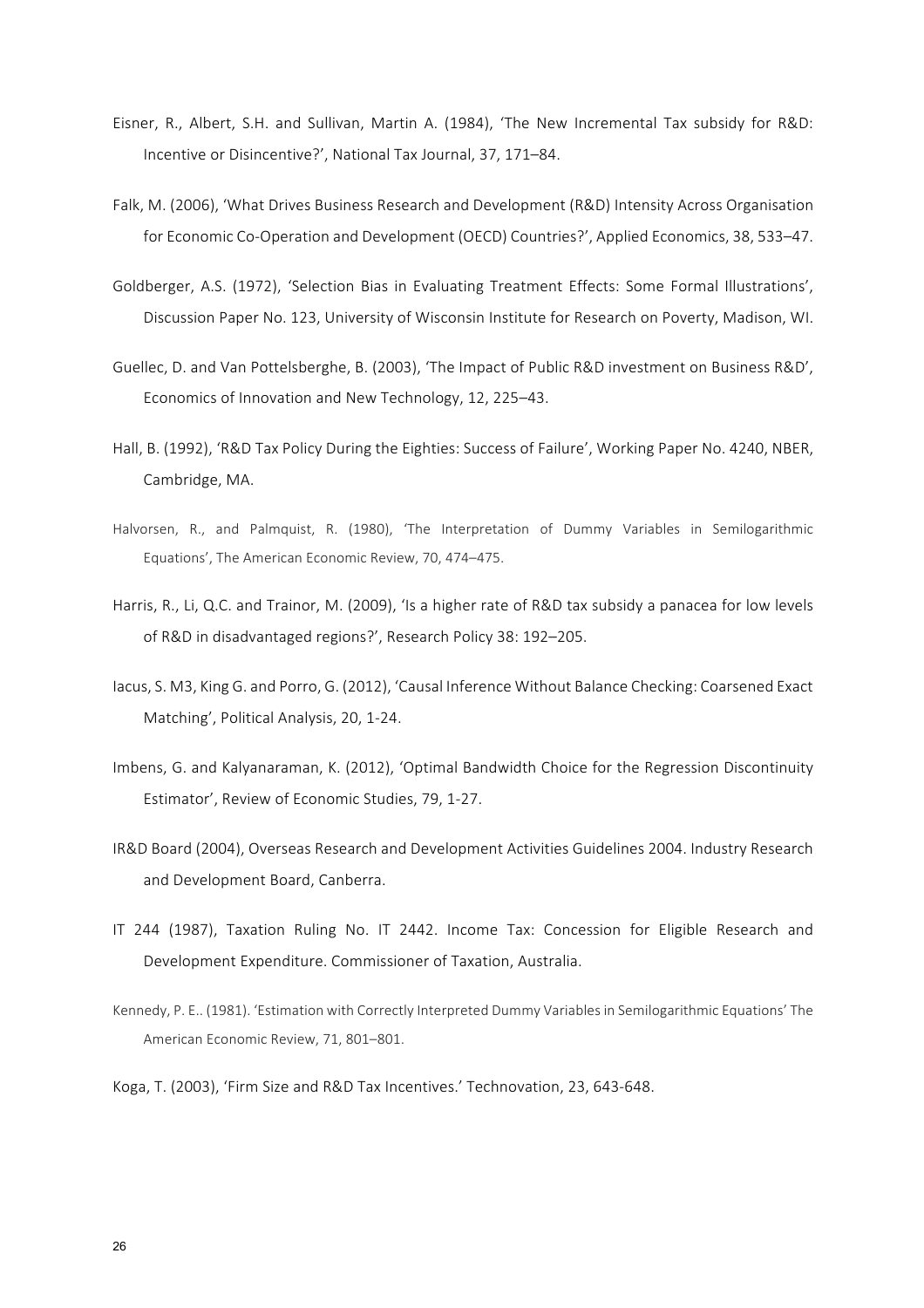- Krautmann, A.C. and Ciecka, J., (2006), 'Interpreting the regression coefficient in semi-logarithmic functions: A note', Indian Journal of Economics and Business, 5, 121-125.
- Lattimore, R. (1997), 'Research and Development Fiscal Incentives in Australia: Impacts and Policy Lessons', in Lattimore, R. (eds), Policy Evaluation in Innovation and Technology: Towards Best Practices. OECD. Paris: 91-134.
- Leuven, E. and Sianesi, B., (2003). 'PSMATCH2: Stata module to perform full Mahalanobis and propensity score matching, common support graphing, and covariate imbalance testing'. http://ideas.repec.org/c/boc/bocode/s432001.html.
- Lokshin, P. and Mohnen, P., (2007), 'Measuring the effectiveness of R&D tax subsidies in the Netherlands', United Nations University Merit Working Paper.
- Maddala, G.S. and Wu, S., (1999), 'A comparative study of unit root tests with panel data and a new simple test', Oxford Bulletin of Economics and Statistics, 61, 631-652.
- Mansfield, E. (1986), 'The R&D Tax subsidy and Other Technology Policy Issues', The American Economic Review, Papers and Proceedings, 76, 190-4.
- Mulkay, B. and Mairesse, J. (2003), 'The Effect of the R&D Tax subsidy in France', EEA-ESEM Conference; 20-24 August 2003, Stockholm, Sweden. Available from: http://www.eea-esem.com/eeaesem/2003/prog/viewpaper.asp?pid=2250
- Parisi, M. L., & Sembenelli, A. (2003), "Is private R & D spending sensitive to its price? Empirical evidence on panel data for Italy", Empirica, 30, 357-377.
- SFPAC (Senate Finance and Public Administration Committee) (1999), Senate Finance and Public Administration Committee. Inquiry into Business Taxation Reform. Chapter 7. Parliament of Australia, Canberra.
- Thomas, D., Manly, T. and Schulman, C. (2003), 'An International Investigation of the Influence of Dividend Taxation on Research and Development Tax subsidies', The Journal of the American Taxation Association, 25, 35-54.
- Thomson, R. (2010), 'Tax Policy and R&D Investment by Australian Firms', The Economic Record, 86, 260–80.